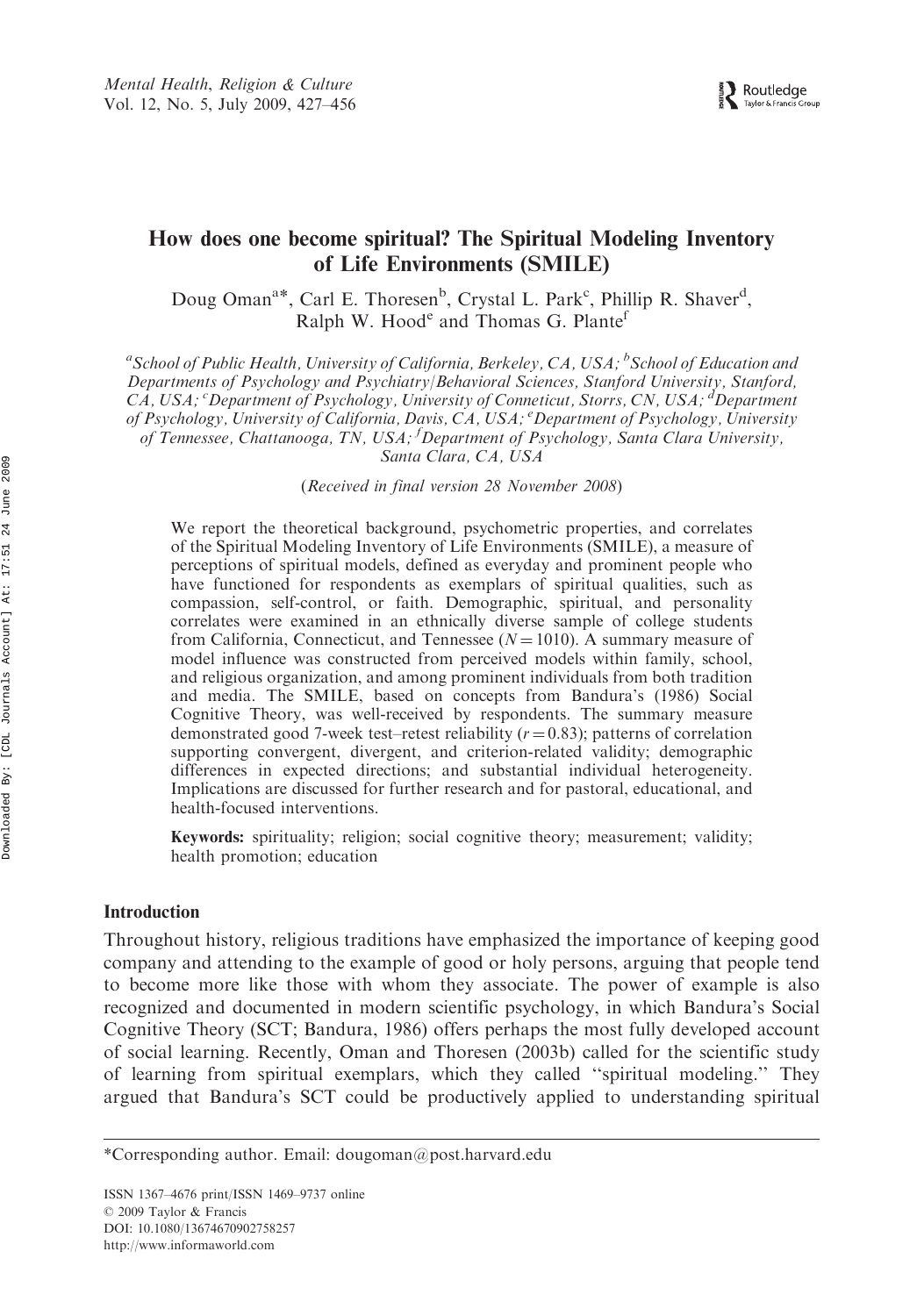modeling processes. Most spiritual attitudes and practices, they suggested, may be largely transmitted through the four primary learning processes identified in SCT—attention, retention, reproduction in behavior, and motivation. Furthermore, they argued that throughout history, ''religious traditions have often systematically attempted to facilitate each of [these four] major processes'' in order to transmit spirituality (p. 154). Bandura (2003) agreed on the ''paramount role of spiritual modeling in the development and exercise of spirituality,'' and emphasized that the SCT-based spiritual modeling framework can be applied not only to organized religions, but also to the ''growing pluralization of spiritual interests and manifestations'' in modern society (p. 170).

Improved understanding of spiritual modeling processes would be of obvious interest to pastoral psychology. Such understanding would also be of interest to education, health psychology, medicine, nursing, social work, public health, and other fields in which spiritual factors have been found to predict or cause outcomes of significant interest (Campbell et al., 2007; Glanville, Sikkink, & Hernandez, 2008; Miller & Thoresen, 2003; Smith, 2003; Thoresen & Harris, 2002; Tisdell, 2007; Youniss, McLellan, & Yates, 1999). For example, an expert panel appointed by the US National Institutes of Health found ''persuasive'' evidence that attendance at religious services is associated with longer life (Powell, Shahabi, & Thoresen, 2003). Controversies remain, and some forms of religion and spirituality, such as avoiding blood transfusions, produce clear negative effects (Oman & Thoresen, 2005). The continued emergence of generally favorable empirical findings, however, points to the need to study spiritual modeling.

This article reports on an initial psychometric evaluation of the Spiritual Modeling Inventory of Life Environments (SMILE), a multidimensional inventory of perceptions about spiritual models and their availability and influence. Validated measurement instruments are vital for scientific progress in any field, and spiritual modeling measures have not previously been available. As described later, the SMILE follows Emmons (1999) in operationally defining spirituality with reference to a respondent's perceived ''ultimate concerns.''<sup>1</sup> In the study reported here, the SMILE was administered to a geographically and ethnically diverse sample of US college students drawn from both religious and statesupported public universities  $(N = 1010)$ . Besides providing psychometric information, these findings offer a solid initial view of the contours of spiritual modeling perceptions in contemporary US college students.

We present theoretical background and a conceptual framework that specifies key features of spiritual modeling perceptions and processes as experienced in daily life. We then report and discuss empirical findings, including implications for interventions.

## Conceptual background and model

According to Social Cognitive Theory, social learning processes are influenced both by environmental factors, such as the availability of suitable behavioral models, and by intraindividual factors, such as motivations and self-efficacy perceptions (Bandura, 1986). Interpersonal factors, such as the nature, closeness, and psychic ''investment'' in one's personal relationship with a model, may also affect social learning processes (Lent & Lopez, 2002; Smith & Denton, 2005, p. 243). All three types of influence are represented in Figure 1, which presents a conceptual framework for understanding the social learning of spiritual skills, qualities, and behaviors. Like Oman and Thoresen's (2003b) initial conception of spiritual modeling, the framework presented in Figure 1 is compatible with a wide range of definitions of spirituality.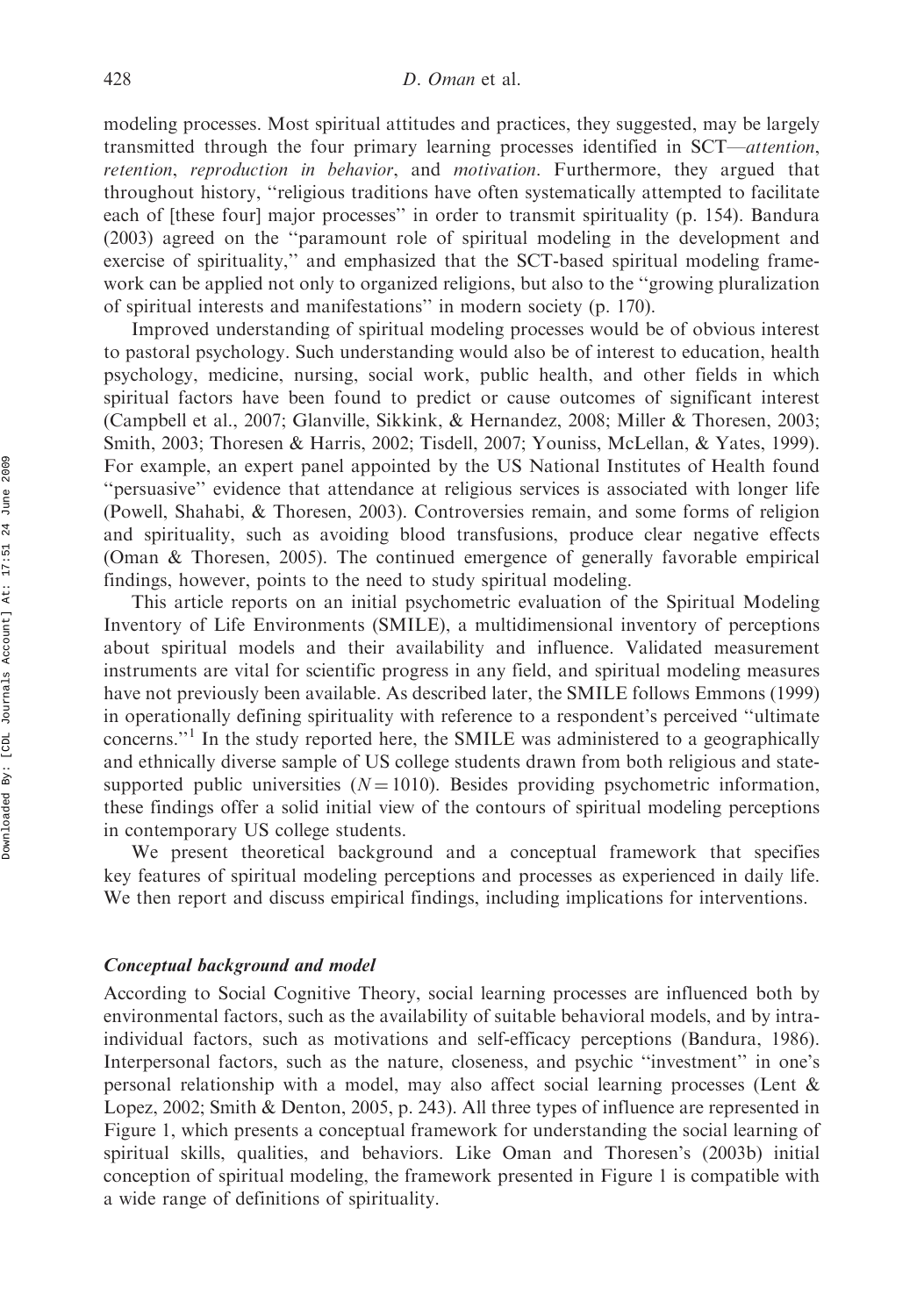

Figure 1. Conceptual framework of ways in which spiritual modeling processes affect a focal individual through social environments.

Key features of Figure 1 include:

- . Intra-individual factors (represented in the center oval) are viewed as potentially changeable and evolving, either conscious or unconscious, and closely related to social learning processes that include attention, retention, and motivation.
- . Social environments (the outer semicircle), including family, school, and religious or spiritual organizations, are a potential source of spiritual models.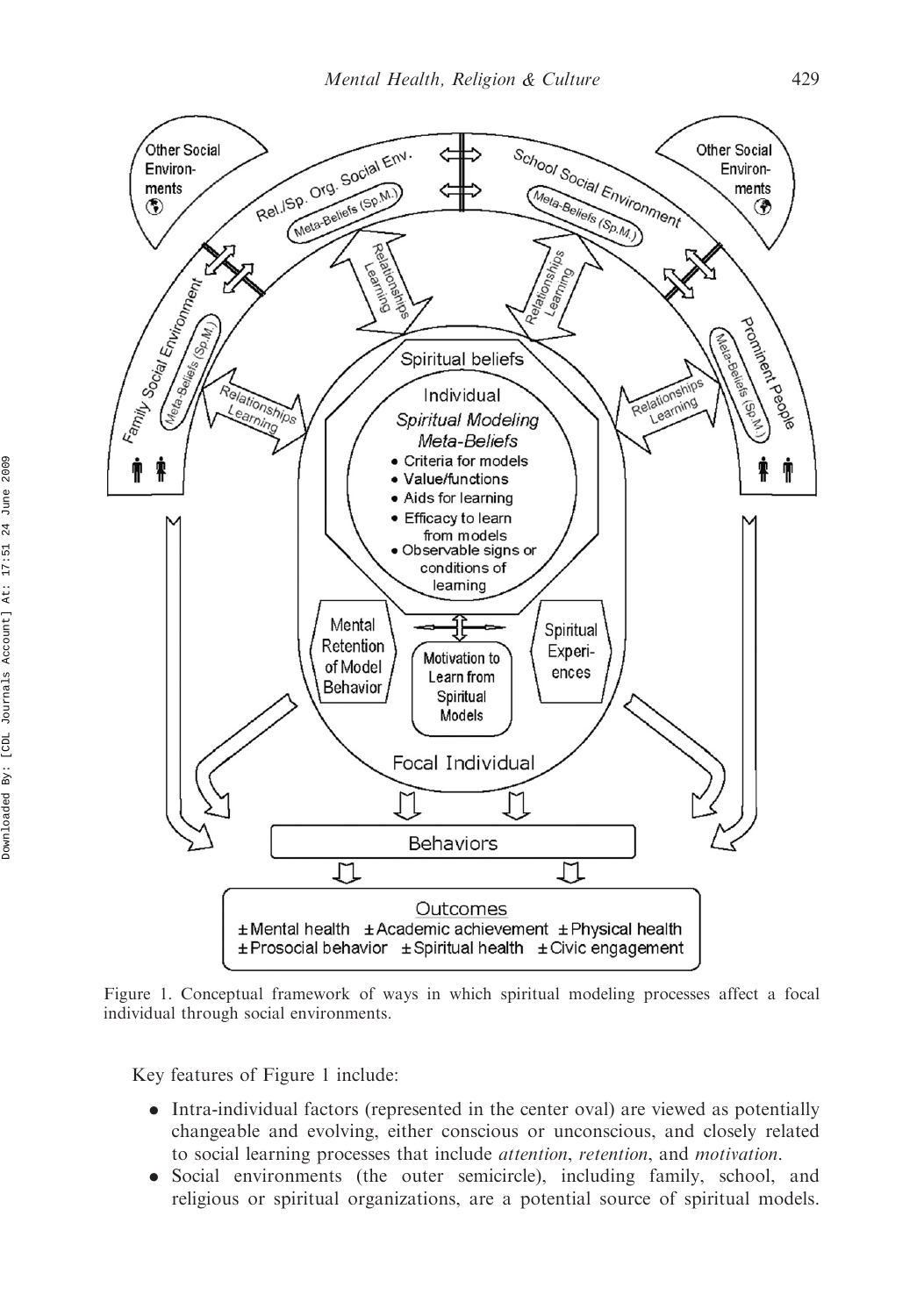Another potential source is prominent people, either contemporary or traditional, encountered through books, sermons, the Internet, or various other electronic, print, or oral media.

. Spiritual modeling meta-beliefs are defined by us as metacognitive beliefs regarding how and why people learn from spiritual models. Such beliefs may be implicitly or explicitly embedded in environments, as well as within individuals. They help guide investments of attention and behavior by both individuals and groups, and may either facilitate or impede spiritual modeling learning processes.

The framework represented in Figure 1 provides an essential conceptual foundation for the SMILE, not described elsewhere. Because this paper's primary focus is empirical, a fuller explanation of the conceptual framework is reserved for the Appendix.

## Multiple levels for intervention

The spiritual modeling framework presented in Figure 1 offers guidance for developing interventions at the individual and the social environment level. Interventions at these levels often serve complementary functions in promoting health, well-being, and other positive outcomes (Huppert, 2004; Stokols, 1992). A recent report from the Institute of Medicine recommended that ''interventions on social and behavioral factors should link multiple levels of influence (i.e., individual, interpersonal, institutional, community, and policy levels)'' (Smedley & Syme, 2000, p. 9). Accordingly, the framework presented in Figure 1 suggests multiple intervention points for fostering spirituality, and other positive potential outcomes noted earlier. To maintain ethical grounding, each mode of intervention must respect individual beliefs, professional codes of conduct, and institutional constraints (e.g., in the US, separation of church and state) (Nord  $\&$  Haynes, 1998; Plante, 2007; Post, Puchalski, & Larson, 2000). Keeping in mind these constraints, the Figure 1 framework suggests interventions that include:

- . supporting an individual in identifying and developing relationships with positive spiritual models in various social environments, such as appropriate mentors, coaches, or faith leaders (Lerner, 2008);
- . providing individuals with meta-beliefs and tools (aids) for learning more effectively from spiritual models; for example, by improving attentional regulation and retention of experiences of spiritual models (Oman, Flinders, & Thoresen, 2008; Oman & Thoresen, 2007);
- . modifying social environments to provide more exposure to positive spiritual models (e.g., for schools, see Oman, Flinders et al., 2008);
- . modifying social environments, especially those that have tended to dismiss spiritual concerns, to project spiritual modeling meta-beliefs that are more accurate and supportive (Glenn, 2003; Kristeller, Rhodes, Cripe, & Sheets, 2005; Nord & Haynes, 1998).

Thus, we believe that a spiritual modeling framework offers an approach to religion and spirituality that can promote more effective ways of learning and enacting spiritual attitudes, beliefs, and actions in daily life. Doing so might foster overall health and well-being, and could reduce a range of negative or harmful attitudes, beliefs, and behaviors. But capitalizing on this rich potential will require better understanding of how people currently conceptualize and learn from spiritual models across major life environments.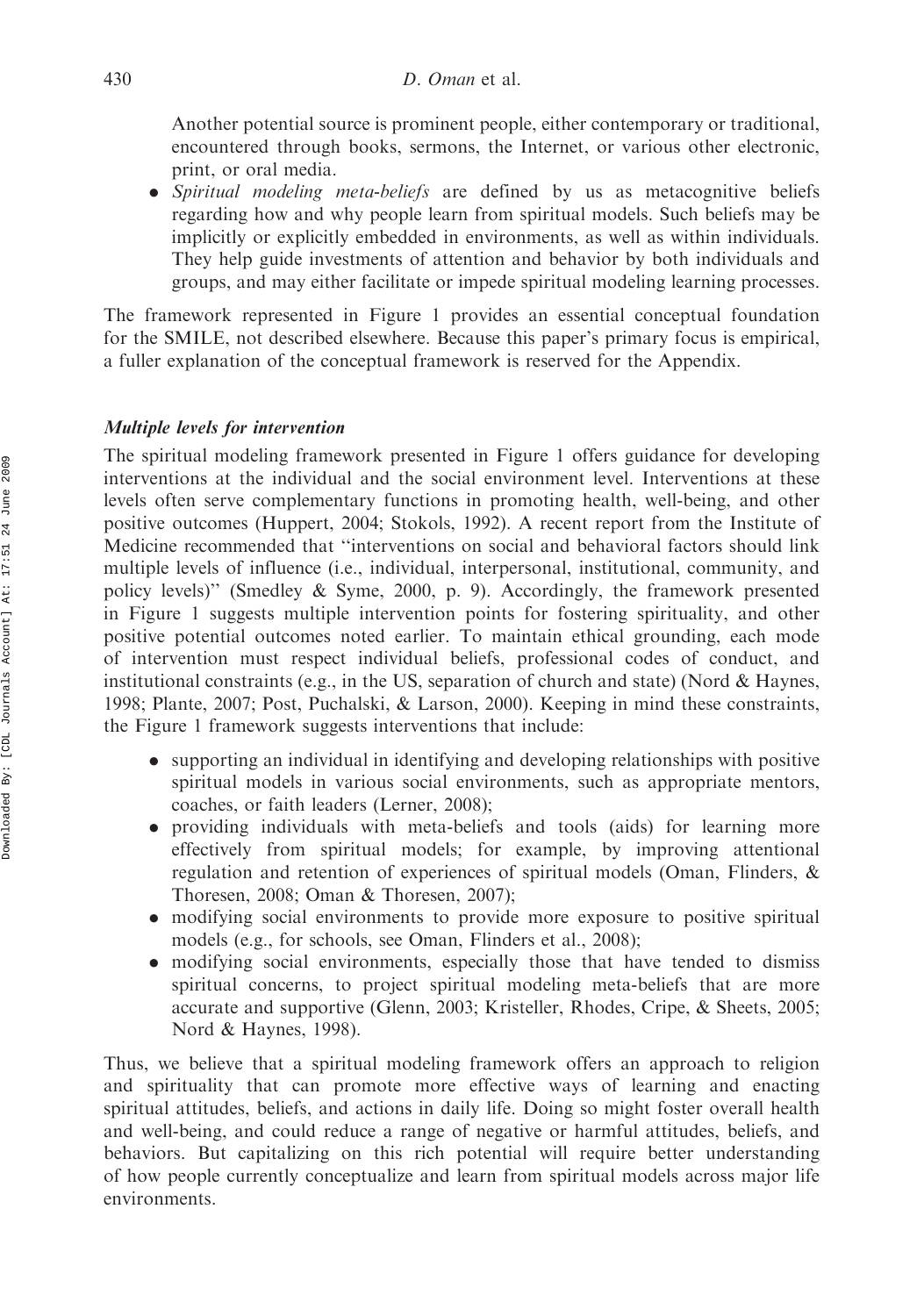## Spiritual Modeling Inventory of Life Environments (SMILE)

Based on the foregoing conceptual model, we constructed a self-report questionnaire called the Spiritual Modeling Inventory of Life Environments (SMILE). The SMILE's purpose is to assess a focal individual's perceptions of several major constructs represented in Figure 1, including spiritual modeling meta-beliefs and perceived spiritual models among prominent people and within family, religious, and school environments. The SMILE is intended to be independent of particular theological beliefs, and capable of generating useful information from respondents who are conventionally religious as well as those who are ''spiritual but not religious'' or who are neither. An initial draft of the SMILE was developed by the first two authors, and refined through feedback from colleagues and small pilot tests for readability by adults and college students.

#### Assessment strategy

Constructing the SMILE demanded resolving two main challenges: conveying what we meant by spiritual, and conveying what we meant by model. Failing to offer any explanation of these constructs could create confusing findings due to idiosyncratic understandings of these terms. But asking participants to use a rigid definition of spirituality could risk undermining our intended inclusiveness. Thus, in the final SMILE questionnaire, we addressed these challenges through a combination of three main techniques: First, we defined spirituality and spiritual models with reference to Tillich's (1951) notion of ultimate concerns, sometimes expressed in the SMILE simply as ''what's most important in life,'' a notion that does not require specific theological or ontological beliefs (Emmons, 1999). The term spirituality was then introduced as a convenient word to describe skills or qualities viewed as ''helpful for what's most important/consequential in life.'' Second, we included substantial introductory text that used diverse examples to explain how people experience and respond to ultimate concerns, and how they learn from other people (models) how to respond to those concerns (spirituality). To illustrate the concept, some specific everyday and prominent models were mentioned as examples from whom "some people feel they have learned wise daily living."<sup>2</sup>

Third, the SMILE was structured to allow earlier questions to set a context for later questions. This feature is analogous to a semistructured interview, in which earlier questions provide a context for understanding the intent and vocabulary of later questions. The SMILE also included several opportunities for respondents to express their own conceptions and definitions of important constructs, which not only helped convey the inclusive intent, but also provided useful feedback. Later, we present evidence suggesting that these communication strategies were reasonably successful for engaging and representing the views of most survey participants.

#### Structure

Implementing these strategies resulted in a measure with three major parts:

- Part I. An introduction, in which the notions of spirituality (as ultimate concerns) and spiritual models are introduced and explained through examples. This section also contains a combination of open- and close-ended questions about respondents' views of what skills and qualities are important for addressing ultimate concerns.
- Part II. A second part, entitled ''useful exemplars,'' in which participants are queried about details of their spiritual models (if any) in various life-environments,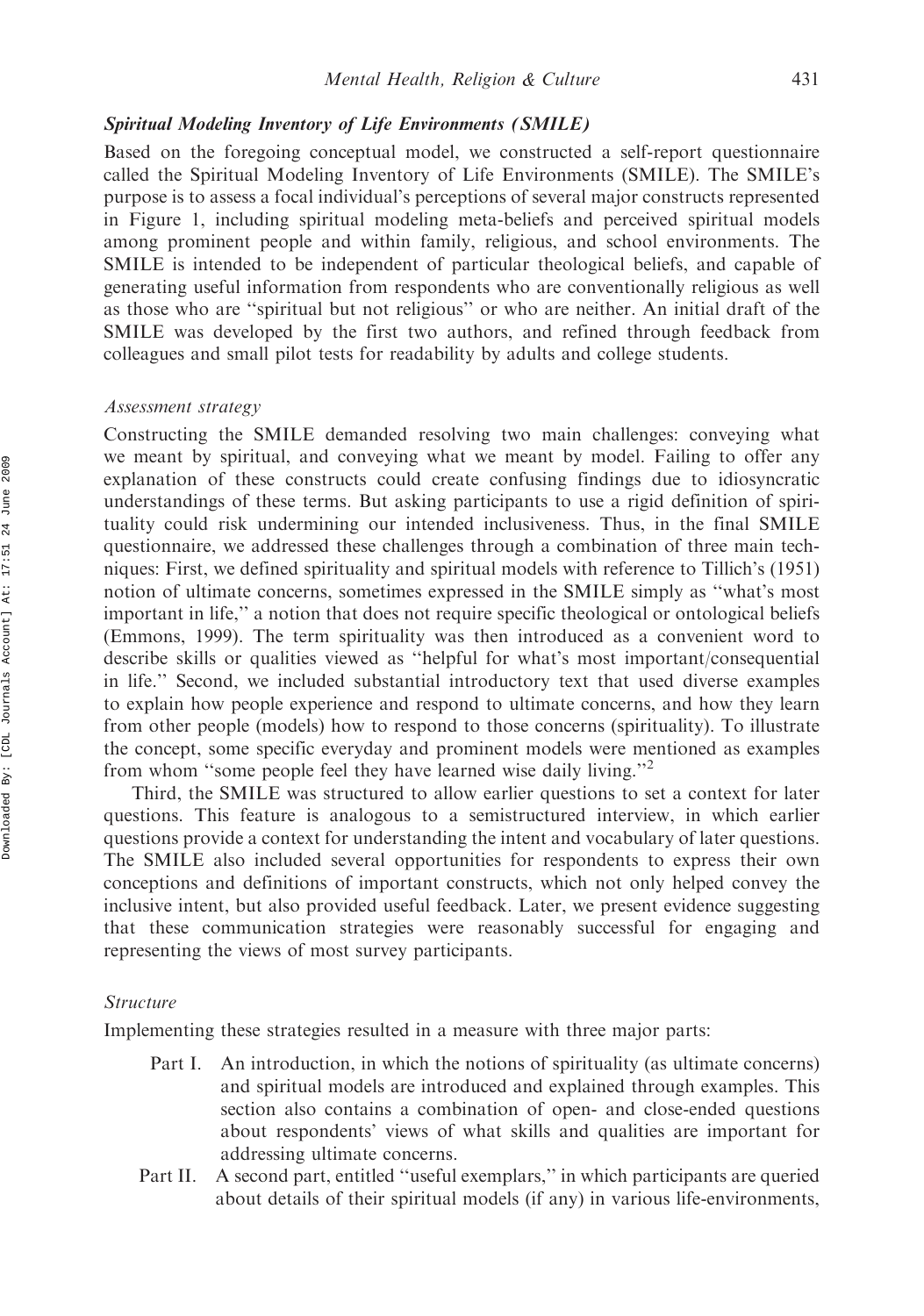including family (FAM), religious/spiritual organization (RSO), school (SCH), and famous or prominent people (PRO) from tradition, history, or current media.

Part III. A third part, "global assessments," that elicits spiritual modeling metabeliefs and other generalized perceptions about spiritual modeling. Questions address topics such as the influence of models from different social environments, perceived efficacy for learning from models, and the perceived impact on other life tasks of learning from spiritual models.

## Scoring

As an inventory, the SMILE is not intended to produce a single overall score reflecting all items. However, one can distinguish a meaningful continuum between respondents who report no models in Part II, at one extreme, vs. respondents who report influential models in every major environment. As described later, SMILE scoring quantifies this particular dimension of variability as an interval-level summary measure of perceived influence from spiritual models.

Table 1 summarizes the major elements of the SMILE questionnaire addressed in this report. Because of limited space, spiritual modeling meta-beliefs (Part III) are not addressed, except for one question about the perceived influence of each life environment (Q9), used in constructing the summary measure. We also describe responses to an overall feedback question (Q18). Except for the feedback item, the questions analyzed here constitute what we term the ''foundational'' portion of the SMILE. Full text of the foundational sections of the SMILE may be obtained on request from the corresponding author.

#### Research questions

The present empirical studies of the SMILE focus on psychometric evaluation of its foundational questions in a college student sample. Our diverse sample also supplies useful reference values for US college students, a population of major educational and health related concern (Astin et al., 2005). We examined the following primary research questions:

- (1) What qualities do students view as important for spirituality (operationalized here as ultimate concerns)? What dimensions of variability (i.e., underlying factors) can be detected in their views?
- (2) What spiritual models are most commonly recognized (1) within everyday life environments (family, school, religious organization) and (2) among prominent people known from tradition or from contemporary sources?
- (3) How are the perceived existence and influence of spiritual models associated with demographic and spiritual factors within various environments?
- (4) Does a summary index of spiritual models across major life environments possess adequate psychometric reliability and validity?

## Methods

We first describe methods used for a multisite cross-sectional study  $(N = 1010)$ , and then for a smaller single-site test–retest study ( $N = 66$ ). All surveys in both studies were administered online using the SPSS ''Dimensions'' marketing research program (SPSS-MR).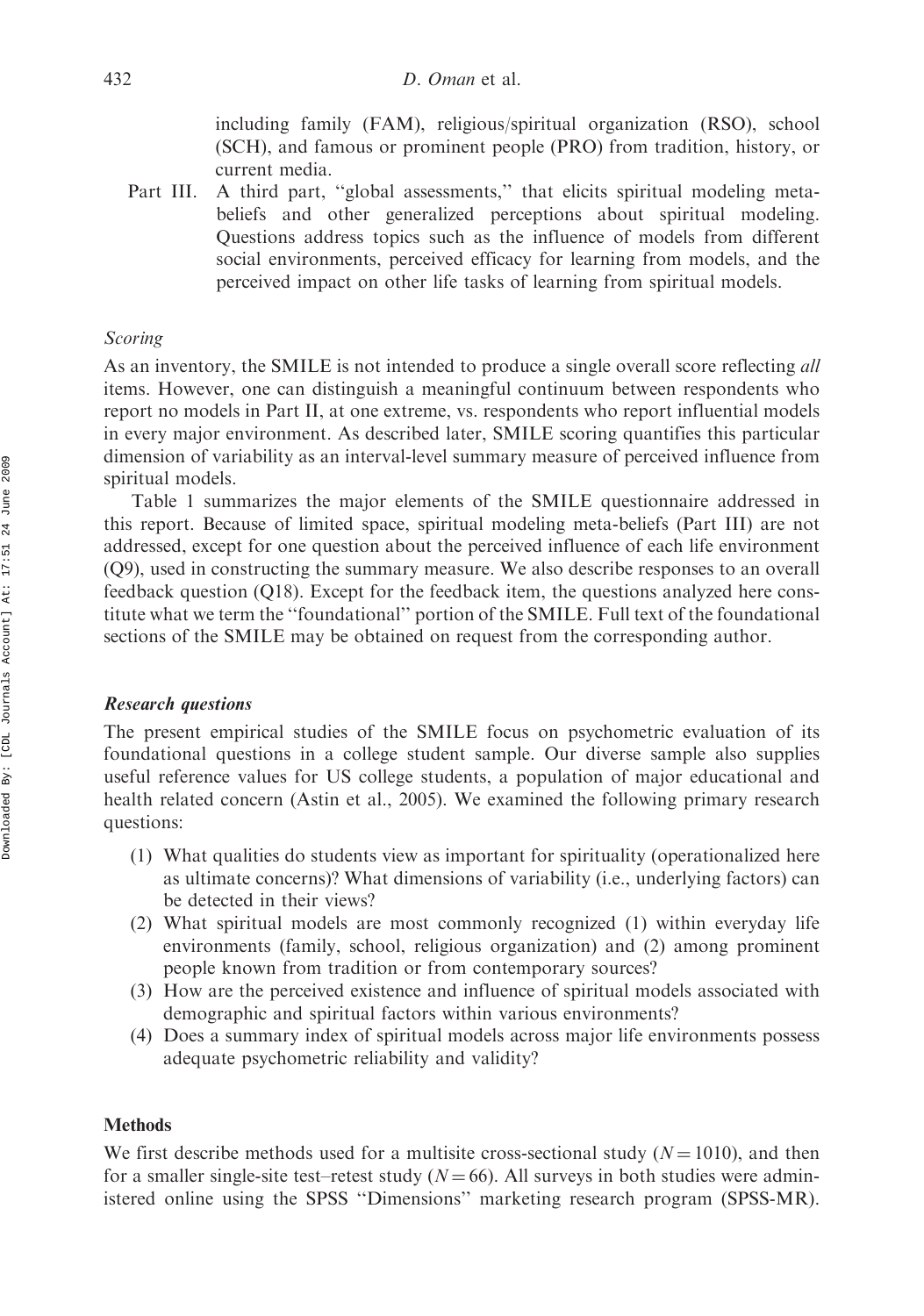Table 1. Elements of SMILE measure.

| Q#              | Topic                                                                                                            | Response Levels   |                      | Comments                                                                                                                                    |
|-----------------|------------------------------------------------------------------------------------------------------------------|-------------------|----------------------|---------------------------------------------------------------------------------------------------------------------------------------------|
| Q1              | Part I: Introduction<br>Introduction to SMILE<br>Characterize spiritual identity                                 | Nominal           | $\overline{4}$       | 669 words<br>Response options: Religious and<br>spiritual/spiritual but not religious/                                                      |
| Q <sub>2</sub>  | Describe beliefs/practices                                                                                       | Open              |                      | religious but not spiritual/neither<br>Q2a for those responding neither to<br>Q1; Q2b for others (wording<br>slightly varied <sup>a</sup> ) |
| Q <sub>3</sub>  | Importance for ultimate<br>concerns of 14 predefined <sup>b</sup><br>and 0 to 2 respondent-<br>defined qualities | Likert            | 5                    | Responses from none (1) to very much<br>(5) on qualities such as compas-<br>sion, forgiveness, faith, etc. <sup>b</sup>                     |
|                 | Part II: Useful Exemplars <sup>c</sup>                                                                           |                   |                      |                                                                                                                                             |
|                 | Introduction to Section                                                                                          |                   |                      | 198 words                                                                                                                                   |
| Q4              | (a) Family spiritual models<br>(b) Qualities of the family<br>model <sup>c</sup>                                 | Nominal<br>Yes/no | 15<br>$\overline{2}$ | Up to 1 response allowed<br>Specify which of the 14–16 qualities<br>from Q3 apply to model ("check<br>all that apply")                      |
|                 | (additional unanalyzed<br>subparts: see text)                                                                    |                   |                      |                                                                                                                                             |
| Q <sub>5</sub>  | R/S organization spiritual<br>models <sup>c</sup>                                                                | Nominal           | 7                    | Up to 1 response allowed                                                                                                                    |
| Q <sub>6</sub>  | School spiritual models <sup>c</sup>                                                                             | Nominal           | 8                    | Up to 1 response allowed                                                                                                                    |
| Q7.1            | Prominent models before 1900 <sup>c</sup>                                                                        | Open              |                      | Up to 2 responses allowed                                                                                                                   |
| Q7.2            | Prominent models after 1900 <sup>c</sup>                                                                         | Open              |                      | Up to 2 responses allowed                                                                                                                   |
| $\overline{Q8}$ | Other social environments <sup>c</sup>                                                                           | Open              |                      | Up to 1 response allowed; describe<br>both environment and relation                                                                         |
|                 | Part III: Global Assessments<br>Introduction to Section                                                          |                   |                      | 34 words                                                                                                                                    |
| Q <sub>9</sub>  | Influence of models in each of                                                                                   | Likert            | 5                    | From not at all influential to very                                                                                                         |
|                 | 5 environments (corresp. to<br>$Q4 - Q8$                                                                         |                   |                      | much influential                                                                                                                            |
|                 | (Q10-Q17 address meta-beliefs<br>and are beyond the scope of                                                     |                   |                      |                                                                                                                                             |
| Q <sub>18</sub> | this report)<br>Asks for feedback (respondent's<br>experience of questionnaire)                                  | Open              |                      |                                                                                                                                             |

<sup>a</sup>Q2a asks about "your beliefs about what matters most in life," and Q2b about "your religious and/ or spiritual beliefs and practices." <sup>b</sup>Q3 parts address these virtues: "Hope (for example, optimism)"; ''Patience''; ''Compassion''; ''Gratitude''; ''Forgiveness''; ''Courage''; ''Persistence''; ''Self-control''; ''Fairness''; ''Truthfulness''; ''Humility''; ''Faith in God''; ''Faith in a universal moral order (such as 'karma,' or 'as you sow, so shall you reap')''; ''Discernment (or good judgment).'' <sup>c</sup> Questions Q5–Q8 possess subparts analogous to Q4, but only the main part is shown.

This package allowed good control over visual layout and skip patterns. Informed consent was also obtained online from all research participants.

## Participants in cross-sectional study

To obtain sample diversity and statistical power, the cross-sectional survey was administered at four sites: large public universities in California, Connecticut, and Tennessee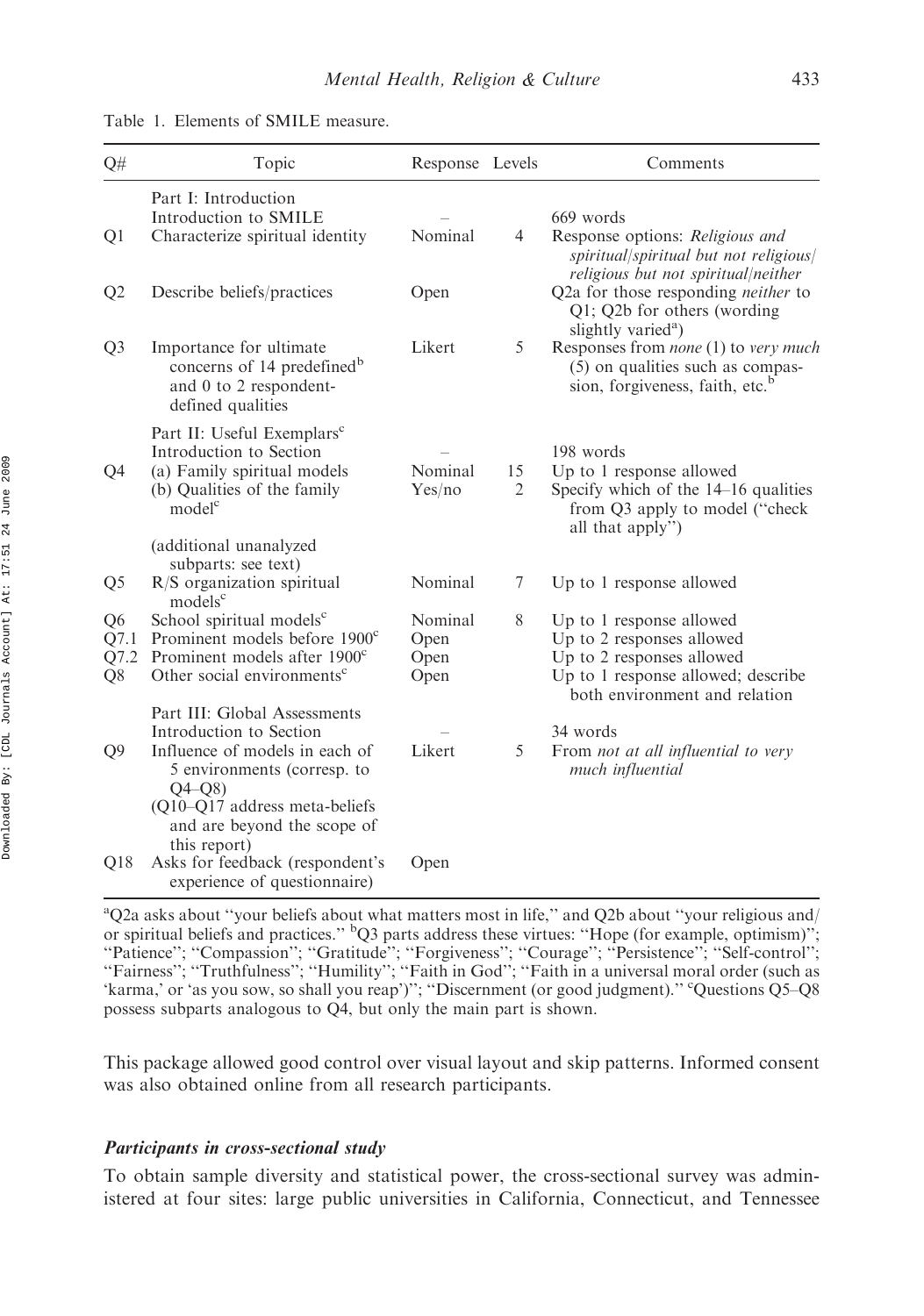(to be abbreviated as UCA, UCN, and UTN, respectively); and a Roman Catholic university in California (RCU). In fall 2004, we obtained all surveys from UCA, UTN, and RCU, and 25 from UCN; the remaining UCN surveys were obtained the following spring (January through March). Participants were recruited through psychology department subject pools using standard procedures, and received course credits. Participants were told that the study was about spirituality, religion, health behaviors, coping, and emotional issues. More than 95% of 1070 participants who began the surveys completed them (96% at UCA, 99% at UCN, and 94% at UTN, and 100% at RCU). Median completion time was 17 min for SMILE Parts I and II together, 25 min for the entire SMILE, and 43 min for the entire survey (including additional covariate measures). These represent elapsed times, tracked electronically, without deducting any breaks that may have been taken by participants. Of 1030 validly completed surveys, we excluded 14 that failed to include data for gender (2), age (5), socially desirable responding (3), or the SMILE items needed to compute the summary model score (4). We also reduced age-related heterogeneity and outliers by dropping 6 participants over age 30, yielding a sample of 1010 for further analysis, with characteristics presented in Table 2.

#### Measures in cross-sectional study

To avoid excessive participant burden at the four cross-sectional sites, we administered a slightly abbreviated version the SMILE that omitted some subquestions about models in each social environment. More specifically, within Q4–Q8 (Table 1), parts about model identities and qualities were retained, but additional inquiries about types, frequencies, and experiences of contacts were eliminated. Additional information about SMILE items is integrated for readability into the Results section.

## Spiritual modeling influence scores

Separately for the four primary environments, environment-specific scores of perceived spiritual model influence were calculated as follows: First, we computed the fraction of potentially reportable models that were actually reported. This fraction always ranged from 0 to 1, taking on values of either 0/1 or 1/1 for the community-based environments  $(Q4-Q6)$ , or values of  $0/4$ ,  $1/4$ ,  $2/4$ ,  $3/4$ , or  $4/4$  for reports of models among prominent people. This fraction was multiplied by perceived environment influence (relevant Q9 subpart rescaled to  $0/0.25/0.50/0.75/1.00$ ) to yield four environmental scores that each ranged from 0 to 1. These environmental scores are each theorized (Figure 1) to be determined by individual factors (e.g., meta-beliefs, personality, and self-awareness) as well as by systematic factors pertaining to environments (e.g., models, meta-beliefs, and modes of impact). These environmental scores were added together to produce the summary perceived spiritual model influence score, which ranged from 0 to 4.

#### Demographics

Demographic measures administered at all sites included standard measures of gender, age, ethnicity, and year in college. Major field of study (planned or current) was assessed through open-ended responses that were coded to five levels in a system developed for this study. Religious denomination was categorized according to the RELTRAD scheme (Steensland et al., 2000).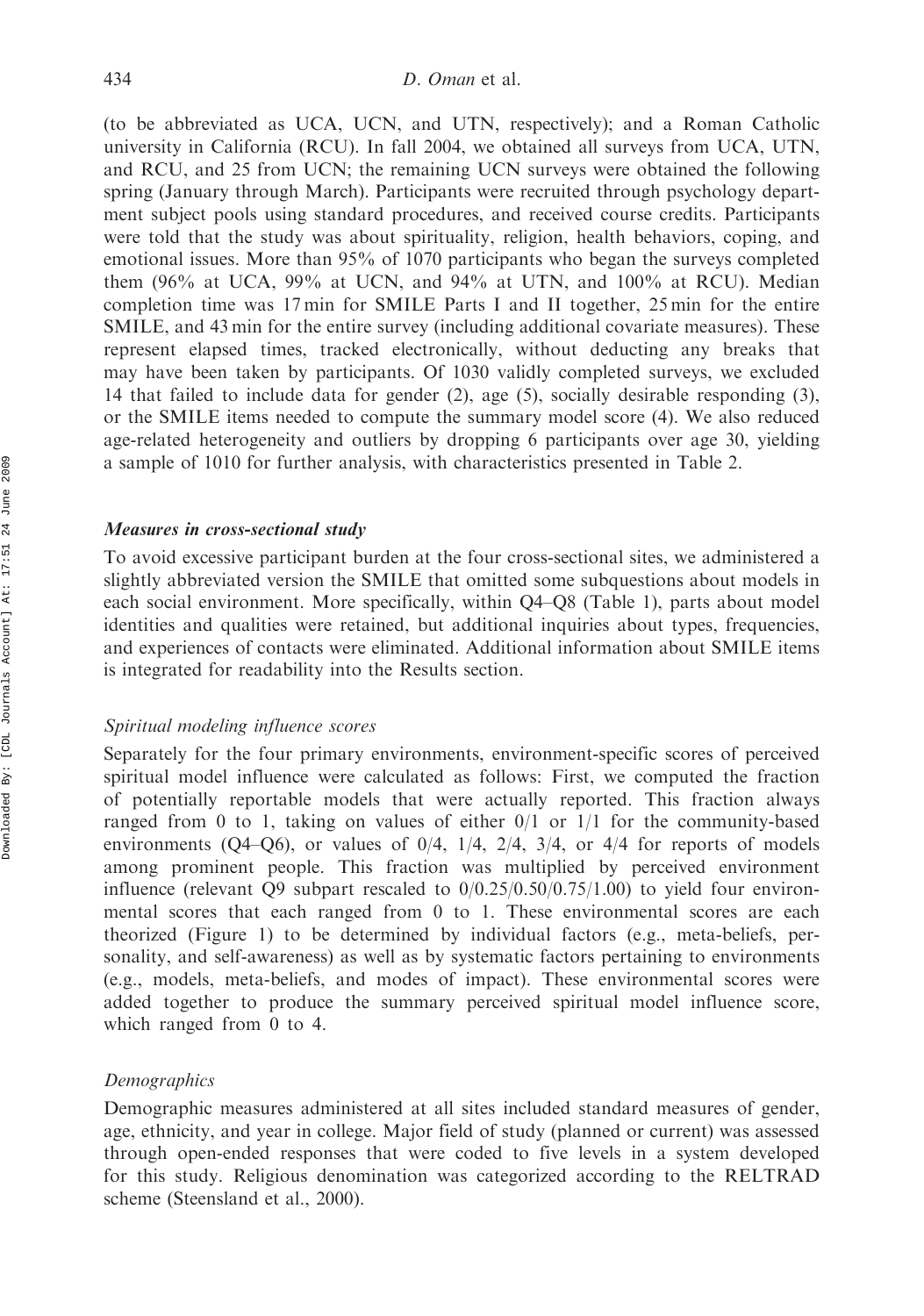| Characteristic | Level              | All sites | <b>UCA</b> | <b>UCN</b>            | <b>UTN</b> | RCU                           | TRT                         |
|----------------|--------------------|-----------|------------|-----------------------|------------|-------------------------------|-----------------------------|
| Gender         | Female             | 722 (71)  | 313 (68)   | 172 (80)              | 185 (71)   | 52 (70)                       | 52 (78)                     |
|                | Male               | 288 (29)  | 148 (32)   | 44 (20)               | 74 (29)    | $22(30)*$                     | 15(22)                      |
| Age in years   | $17 - 18$          | 428 (42)  | 137 (30)   | 82 (38)               | 170 (66)   | 39 (53)                       | $\boldsymbol{0}$<br>(0)     |
|                | $19 - 20$          | 437 (43)  | 225 (49)   | 109 (50)              | 72 (28)    | 31 (42)                       | 5<br>(7)                    |
|                | $21 - 22$          | 113(11)   | 75 (16)    | 23 (11)               | 12<br>(5)  | 3<br>(4)                      | 48 (72)                     |
|                | $23 - 29$          | 32(3)     | 24 (5)     | 2(1)                  | 5<br>(2)   | $(1)$ ***<br>1                | $14(21)$ ***                |
| Year in        | 1st                | 495 (49)  | 139 (30)   | 103(48)               | 208 (80)   | 45 (61)                       | 0<br>(0)                    |
| school         | 2nd                | 261 (26)  | 144 (31)   | 66 (31)               | 29 (11)    | 22 (30)                       | 1<br>(1)                    |
|                | 3rd                | 167(16)   | 111(24)    | 35 (16)               | 14<br>(5)  | 3<br>(4)                      | 7(10)                       |
|                | 4th                | 63<br>(6) | 43<br>(9)  | 10<br>(5)             | 7<br>(3)   | 3<br>(3)                      | 43 (64)                     |
|                | 5th or higher      | 27<br>(3) | 24<br>(5)  | 2<br>(1)              | 1<br>(0)   | $(0)$ ***<br>$\boldsymbol{0}$ | $16(24)$ ***                |
| Ethnicity      | White              | 577 (58)  | 154 (34)   | 178 (83)              | 193 (75)   | 52 (70)                       | 34 (51)                     |
|                | Asian              | 254 (25)  | 224 (49)   | (7)<br>14             | (2)<br>6   | 10(14)                        | 19 (28)                     |
|                | Black              | 71<br>(7) | 5<br>(1)   | 7<br>(3)              | 57 (22)    | 2<br>(3)                      | 0<br>(0)                    |
|                | Hispanic           | 78<br>(8) | 56 (12)    | 12<br>(6)             | (0)<br>1   | 9(12)                         | 8(12)                       |
|                | Other              | 22<br>(2) | 16<br>(4)  | $\overline{4}$<br>(2) | 1<br>(0)   | $(1)$ ***<br>1                | $(9)$ **<br>6               |
| Major field    | Humanities         | 67<br>(7) | 34<br>(8)  | 10<br>(5)             | 16<br>(6)  | 7 (10)                        | $\overline{0}$<br>(0)       |
| of study       | Social science     | 420 (42)  | 222 (49)   | 106(50)               | 53 (20)    | 39 (54)                       | 64 (96)                     |
|                | Bus./marketing     | 103(10)   | 19<br>(4)  | 33 (15)               | 46 (18)    | 5<br>(7)                      | $\overline{c}$<br>(3)       |
|                | Nat./Li. Sc./Eng.  | 295 (29)  | 142(31)    | 37(17)                | 105(41)    | 11 (15)                       | $\mathbf{1}$<br>(1)         |
|                | Vague or dual      | 116 (12)  | 37<br>(8)  | 30(14)                | 39 (15)    | $10(14)$ ***                  | $(0)$ ***<br>$\overline{0}$ |
| Spiritual      | Spir. and Relig,   | 417 (42)  | 134 (29)   | 92 (43)               | 165 (64)   | 26 (35)                       | 17(26)                      |
| identity       | Spir., not Relig.  | 301 (30)  | 168 (37)   | 54 (25)               | 46 (18)    | 33 (45)                       | 35(53)                      |
|                | Relig., not Spir.  | 116 (12)  | 49 (11)    | 26 (12)               | 33 (13)    | 8 (11)                        | 2<br>(3)                    |
|                | Neither            | 169(17)   | 106(23)    | 44 (29)               | 12<br>(5)  | $(9)$ ***<br>7                | $12(18)$ ***                |
| Religious      | None               | 327 (33)  | 204 (45)   | 62(29)                | 37 (15)    | 24 (32)                       | 37(55)                      |
| denom.         | Jewish             | 31<br>(3) | 17<br>(4)  | 11<br>(5)             | 1<br>(0)   | 2<br>(3)                      | 1<br>(1)                    |
|                | Roman Catholic     | 245 (25)  | 104(23)    | 92 (43)               | 17<br>(7)  | 32 (43)                       | 14(21)                      |
|                | Prot., Black       | 33<br>(3) | 2<br>(0)   | 2<br>(1)              | 28 (11)    | 1<br>(1)                      | $\boldsymbol{0}$<br>(0)     |
|                | Prot., Conserv.    | 175 (18)  | 49 (11)    | 12<br>(6)             | 110 (43)   | 4<br>(5)                      | 4<br>(6)                    |
|                | Prot., Mainline    | 91<br>(9) | 17<br>(4)  | 21 (10)               | 44 (17)    | 9 (12)                        | 2<br>(3)                    |
|                | Other Ju-Chr       | 37<br>(4) | (3)<br>11  | (5)<br>11             | (5)<br>13  | 2<br>(3)                      | 4<br>(6)                    |
|                | <b>Buddhist</b>    | 24<br>(2) | 22<br>(5)  | 1<br>(0)              | 1<br>(0)   | $\overline{0}$<br>(0)         | 2<br>(3)                    |
|                | Oth. non-Ju-Chr    | 31<br>(3) | 27<br>(6)  | $\mathbf{1}$<br>(0)   | 3<br>(1)   | $(0)$ ***<br>$\boldsymbol{0}$ | 3<br>$(4)$ **               |
| Freq. attends  | Near or $> 1$ /wk  | 188 (19)  | 67 (15)    | 14<br>(6)             | 94 (36)    | 13 (18)                       | 8 (12)                      |
| relig. serv.   | $1 - 3$ /month     | 116 (12)  | 41<br>(9)  | 15<br>(7)             | 50 (19)    | 10(14)                        | 3<br>(4)                    |
| at school      | $\langle 1/m$ onth | 176 (17)  | 84 (18)    | 40 (19)               | 33(13)     | 19 (26)                       | 8(12)                       |
|                | Never              | 526 (52)  | 267 (58)   | 147 (68)              | 81 (31)    | $31 (42)$ ***                 | 48 (72)*                    |
| Extent         | Very               | 153 (15)  | 60 (13)    | 15<br>(7)             | 63 (24)    | 15(20)                        | 11 (16)                     |
| spiritual      | Moderate           | 376 (37)  | 138 (30)   | 92 (43)               | 115 (45)   | 31 (42)                       | 21 (31)                     |
|                | Slightly           | 331 (33)  | 179 (39)   | 68 (31)               | 64 (25)    | 20 (27)                       | 25 (37)                     |
|                | Not at all         | 148 (15)  | 83 (18)    | 41 (19)               | 16(6)      | $8(11)$ ***                   | 10(15)                      |
| Extent         | Very               | 116 (12)  | 41<br>(9)  | 16(7)                 | 50 (19)    | 9 (12)                        | 6 (9)                       |
| religious      | Moderate           | 328 (33)  | 112(24)    | 69 (32)               | 126 (49)   | 21 (28)                       | 10(15)                      |
|                | Slightly           | 305 (30)  | 142(31)    | 75 (35)               | 61 (24)    | 27 (36)                       | 14 (21)                     |
|                | Not at all         | 259 (26)  | 165(36)    | 56 (26)               | 21<br>(8)  | $17(23)$ ***                  | 37 (55)***                  |
| Meditates      | Any                | 425 (43)  | 182 (40)   | 78 (36)               | 127 (50)   | 38 (51)                       | 26 (39)                     |
| currently      | None               | 570 (57)  | 272 (60)   | 137 (64)              | 125 (50)   | 36 (49)**                     | 41 (61)                     |
| All combined   | (Total)            | 1010      | 461        | 216                   | 259        | 74                            | 67                          |

Table 2. Selected characteristics of analyzed participants ( $N = 1010$ ), by site and study.

Note: TRT = Test/retest; UCA, UCN, and UTN are public universities in California, Connecticut, and Tennessee, respectively; RCU is a Roman Catholic university in California. Not all percents add to 100 due to rounding. Cross-sectional N values range from 994 to 1010.

 $*p < 0.05$ ,  $**p < 0.01$ ,  $**p < 0.001$  for covariate proportions differences between university sites in cross-sectional study (indicated in column labeled RCU), or between cross-sectional and baseline of test/retest (indicated in column labeled TRT), from chi-squared or Fisher exact tests.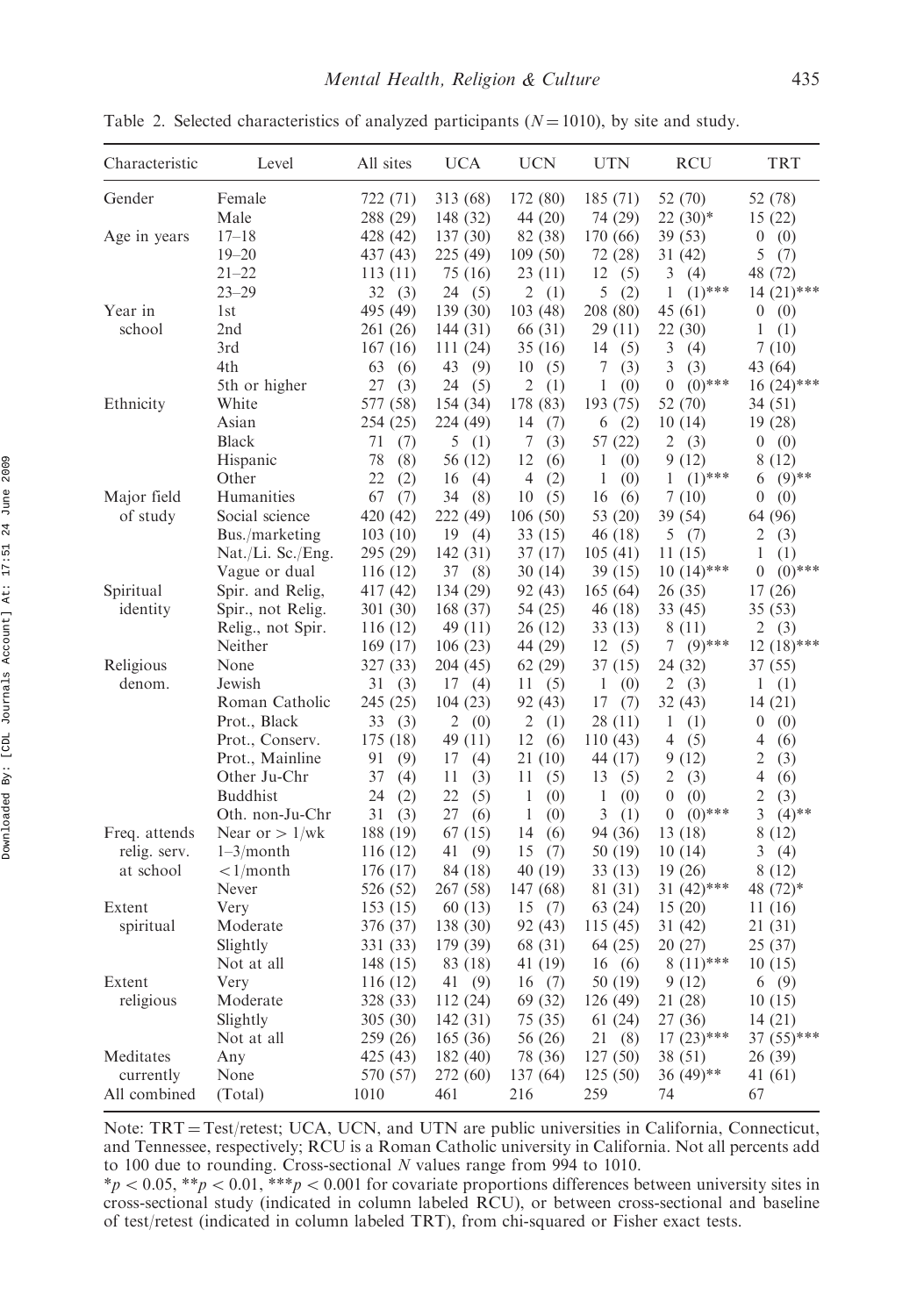Each site also included a short (13-item) measure of socially desirable responding (Reynolds, 1982), as well as the four highest-loading items drawn from the Celebrity Attitudes Scale (Maltby, Houran, Lange, Ashe, & McCutcheon, 2002, items 1, 2, 3, and 13). This scale was developed to assess tendencies to worshipful attitudes towards celebrities. An example item is ''If I were to meet my favorite celebrity in person, he/she would already somehow know that I am his/her biggest fan'' (p. 1162). A short version of the 12-item Multidimensional Scale of Perceived Social Support (MSPSS), formed from a balanced subset of 6 items, was used at all sites (items 2, 4, 5, 8, 9, and 12 from Zimet, Dahlem, Zimet, & Farley, 1988). Short form scores were very highly correlated the full MSPSS, which was used at UCA (Pearson product-moment correlation  $[r] = 0.98$ , nonparametric Spearman rank-order correlation  $[\rho] = 0.99$ ,  $N = 459$ ,  $p<0.0001$ ).

#### Spirituality and virtue covariables

Several other spirituality and virtue constructs were assessed. Most single-item measures and scales were widely used and well-validated, with psychometric properties described in the cited sources. To reduce overall participant burden, some of the measures were included only at single sites. Scale reliabilities in this study were comparable with previous studies. Information about sources, sites, and reliabilities is provided in the Results section.

A few of these instruments were slightly modified, or merit clarification. Attendance at religious services was measured by two items, ''When at home, how often do you attend religious services?'' and ''When living where you attend college, how often do you attend religious services?,'' with responses coded on 9-point scales (from never to more than once a week). Self-ranking of spiritual intensity (the extent that participants considered themselves spiritual) was assessed, with responses coded on 4 point scales (not at all, slightly, moderately, very) (Fetzer, 2003, p. 88). Meditation was assessed with an item enquiring how frequently a participant ''Practice[s] concentrated prayer or meditation for 10 min, if necessary by repeatedly bringing my mind back to my intended focus,'' with responses on a 6-point scale (never to everyday). A second item, otherwise identical, enquired about a period of 20 min. Belief in afterlife was assessed two ways: by a 10-item scale used only at UCA (Form A from Osarchuk & Tatz, 1973), and by a highly correlated  $(r=0.66, \rho=0.64, p<0.0001, N=434)$  single-item ordinal measure used at all sites (Item #31 from Hilty & Morgan, 1985). Because Benson and Spilka's (1973) God-image scale lacked introductory text, we asked participants to ''please think about God or the Highest Power in the Cosmos as you understand it ...'' Similarly, for Rowatt and Kirkpatrick's (2002) God-attachment scale, introductory text was augmented to state that ''you may interpret the word 'God' as referring to the Highest Power in the Cosmos as you understand it.''

#### Analysis strategy

Means, percentages, chi-squared tests, and F-tests were used to examine associations between covariates and SMILE measures. Many SMILE variables were non-normally distributed, so correlations among them and with covariate scales were assessed by both Spearman (nonparametric) and Pearson product-moment correlations, which produced substantively identical results in all cases. We therefore report the more familiar Pearson correlations. Factor analyses were used to examine the structure of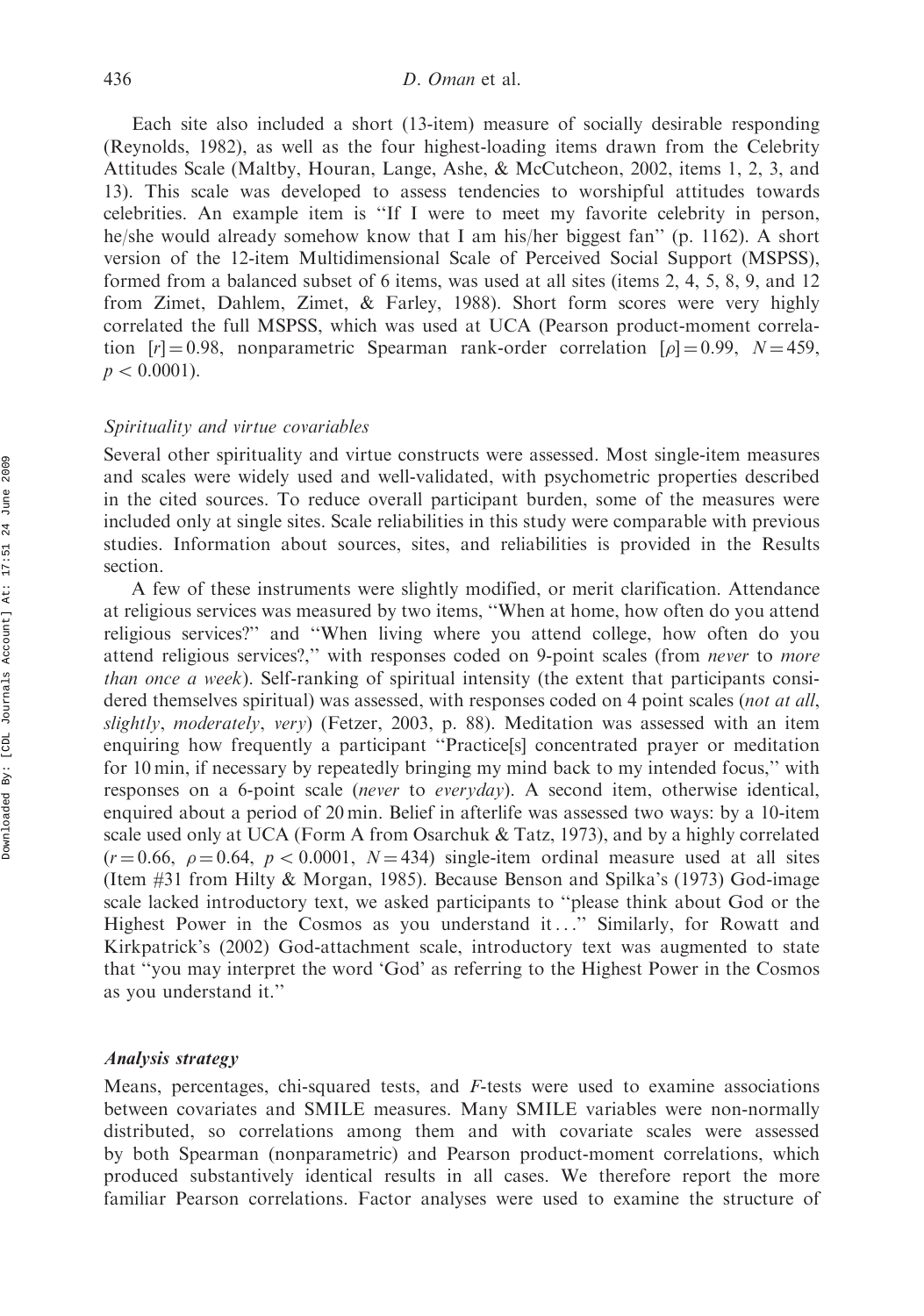the perceived importance of spiritual qualities (responses to Q3 in Table 1), the number of models named in each environment (Q4–Q7), the perceived influence of social environments (Q9), and the environmental scores. All quantitative analyses were conducted with SAS version 9.1 (Cary, NC). Several open-ended response questions on the SMILE were systematically coded using categories developed for this study (Q3/other, Q8, Q18). For the purposes of the present study, qualitative analyses of several lengthy open-ended response questions focused on identifying predominant themes.

#### Test–retest study

A study of SMILE test–retest reliability was conducted at UCA through an upper-division psychology classroom. Participants  $(N = 66)$  were class members, with demographic characteristics as summarized in the final column of Table 2. The initial (time-1) survey was conducted between April 6 and April 18, 2005, and the second (time-2) survey was conducted between May 25 and June 1. Each included only the full SMILE plus some demographic questions. Student IDs were used to match time-1 and time-2 surveys and for assigning participation credit, and were then replaced by coded identifiers when data was analyzed. Test–retest reliability is reported as Pearson correlations, which were nearly identical to (nonparametric) Spearman correlations.

## **Results**

## Views of ultimate concerns

#### Spiritual identity

One major purpose of the SMILE's introductory section was to give substance to the term ''spirituality'' (ultimate concerns) by suggesting virtues as possible key qualities for cultivating spirituality. Analyses of responses presented below suggest that most participants did indeed resonate with this perspective, providing a foundation for interpreting subsequent SMILE items.

More specifically, the first two SMILE questions elicited participant thinking about ultimate concerns. Based on similar items from other surveys (Gallup & Lindsay, 1999; Zinnbauer et al., 1997), Q1 asked ''which of the following statements comes closest to describing your beliefs,'' with four response options, such as ''spiritual but not religious,'' that are listed in Table 1. Table 2 shows that almost half (42%) of participants viewed themselves as both spiritual and religious, and only about one-sixth (17%) described themselves as neither spiritual nor religious. The next SMILE question (Q2) invited an open-ended description of the respondent's beliefs and practices. Inspection of these descriptions suggested they corresponded in expected ways with the spiritual identities supplied in Q1 (e.g., as interpreted by Zinnbauer et al., 1997). Of special interest for interpreting subsequent SMILE items are responses from those self-identified as ''neither spiritual nor religious" ( $N = 169$ ). These participants supplied the shortest responses (15 word median vs. 24 for others). By far their most common theme in describing their ultimate concerns was human relationships (e.g., friends, family, love).<sup>3</sup> Less prevalent but recurring themes among this ''neither'' group included happiness and satisfaction, skill and/or hard work, various kinds of success, and treating others fairly and compassionately.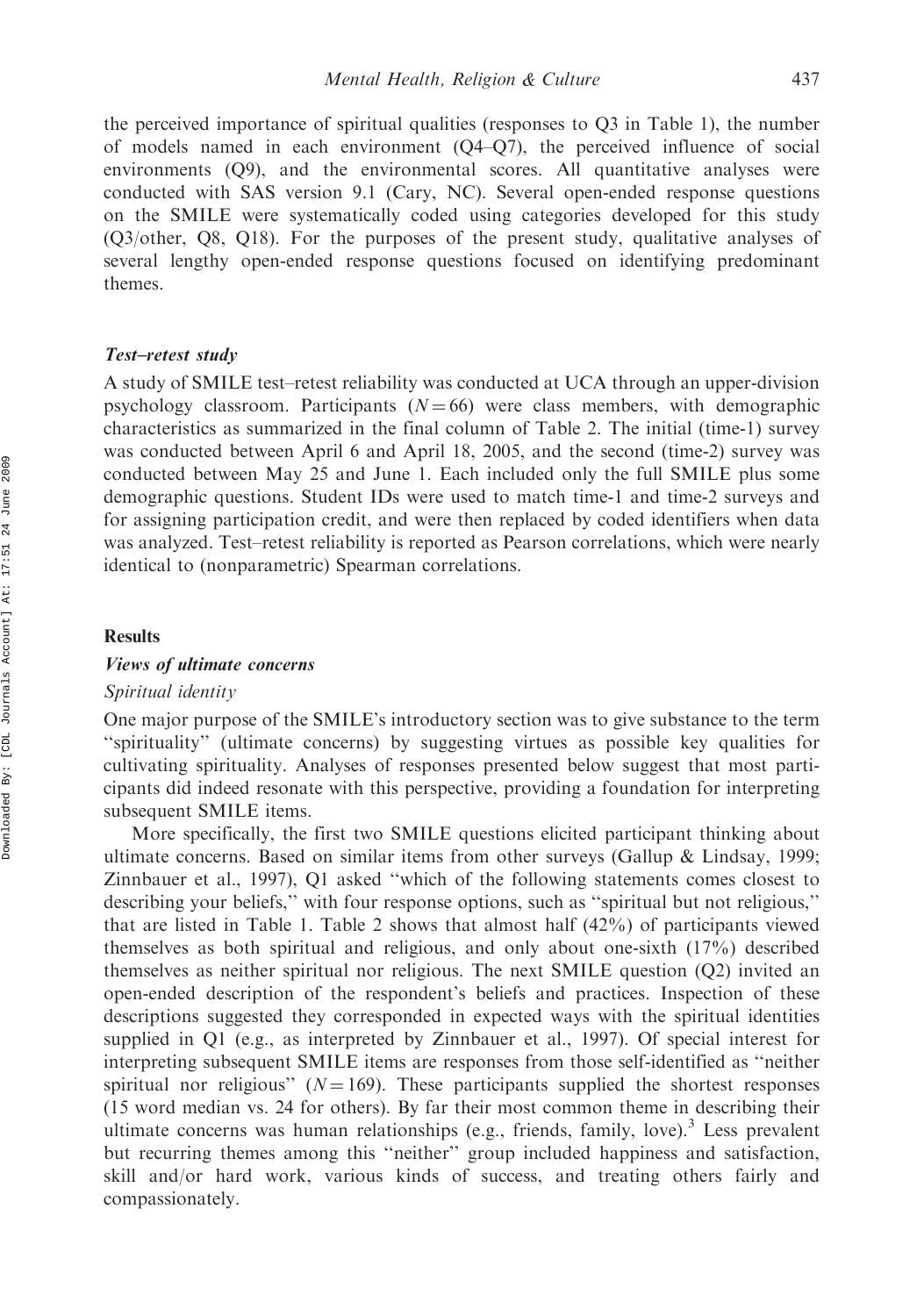## Perceived importance of virtues

Question 3 concerned specific qualities, or virtues, that participants might perceive as important for ultimate (spiritual) concerns. Respondents rated the importance of 14 prespecified virtues (see Table 1 note). These included 13 virtues from each of the six major divisions of Peterson and Seligman's (2004) Values in Action [VIA] taxonomy (composed before the VIA's publication, the SMILE also includes ''patience,'' described in the VIA, p. 24, as a ''blend'' of three virtues from separate divisions).

Factor analyses showed that a single dominant dimension largely drove endorsements of these virtues as important for ultimate concerns. One primary factor explained 38% of the variance, and loaded on all items ( $> 0.45$ ). More than 97% of respondents ( $N = 982$ ) gave the 14 virtues a mean rating of at least *some* importance (3 on a scale from  $1 = none$ to  $5 = very$  much), suggesting widespread affirmation of these virtues as relevant to ultimate concerns. Means for each individual virtue were also significantly above some (3) importance, with the highest mean ratings for truthfulness and compassion (each 4.5 out of 5 possible).

Also detectable was a modest degree of heterogeneity that appeared primarily to reflect different views of conventional religious faith. Three eigenvalues exceeded one (5.26, 1.40 1.15), suggesting possible two- or three-factor solutions. Extracting two factors with varimax rotation yielded a conventional faith factor that explained 17% of the variance, and had very high loadings from the two faith items  $(>0.80)$ , and correlated only modestly  $(r = 0.35)$  with the primary factor. These two faith items also had the two lowest mean ratings of all virtues (3.5 and 3.6,  $p < 0.0001$  vs. each of the 12 other virtues). A three-factor solution was only weakly statistically supported but appeared interpretable as reflecting differences in interpersonal orientation. Extracting a third factor partitioned the primary factor into two strongly correlated  $(r = 0.58)$ factors comprising more interpersonally oriented virtues (compassion, forgiveness, gratitude, patience, fairness, truthfulness) vs. more generalized intrapersonal virtues (persistence, courage, self-control, and discernment). These findings suggest that except for minor differences reflecting interpersonal orientation, and stronger systematic differences reflecting conventional faith, participants tended to regard all listed virtues as similarly important.

#### Open-ended responses

About half of participants ( $N = 503$ ) nominated either one or two additional virtues as important (most, 338/503, nominated two additional virtues). These responses tended to confirm the relevance to participants of our list of virtues, but also suggested some of its limitations. By far the most commonly named additional virtue was love  $(N = 99)$ ; we did not list love because of its numerous and sometimes contradictory connotations in English (Hendrick & Hendrick, 1986). Of the remaining responses, a surprisingly large fraction (24%, or 205/841) were exact duplicates of listed virtues (e.g., faith in God), and many others were almost synonyms (e.g., honesty,  $N = 28$ ). Of the remaining original responses, many clearly corresponded to VIA virtues (e.g., loyalty,  $N = 19$ ), while a small proportion might be viewed as conflicting with the VIA framework (e.g., ambition,  $N=8$ ; passion,  $N=8$ ). Perhaps most noteworthy were several variants of self-confidence  $(N = 20)$ , which is not clearly included in the VIA system, although mentioned as a contributor to some VIA qualities (e.g., persistence, Peterson  $\&$ Seligman, 2004).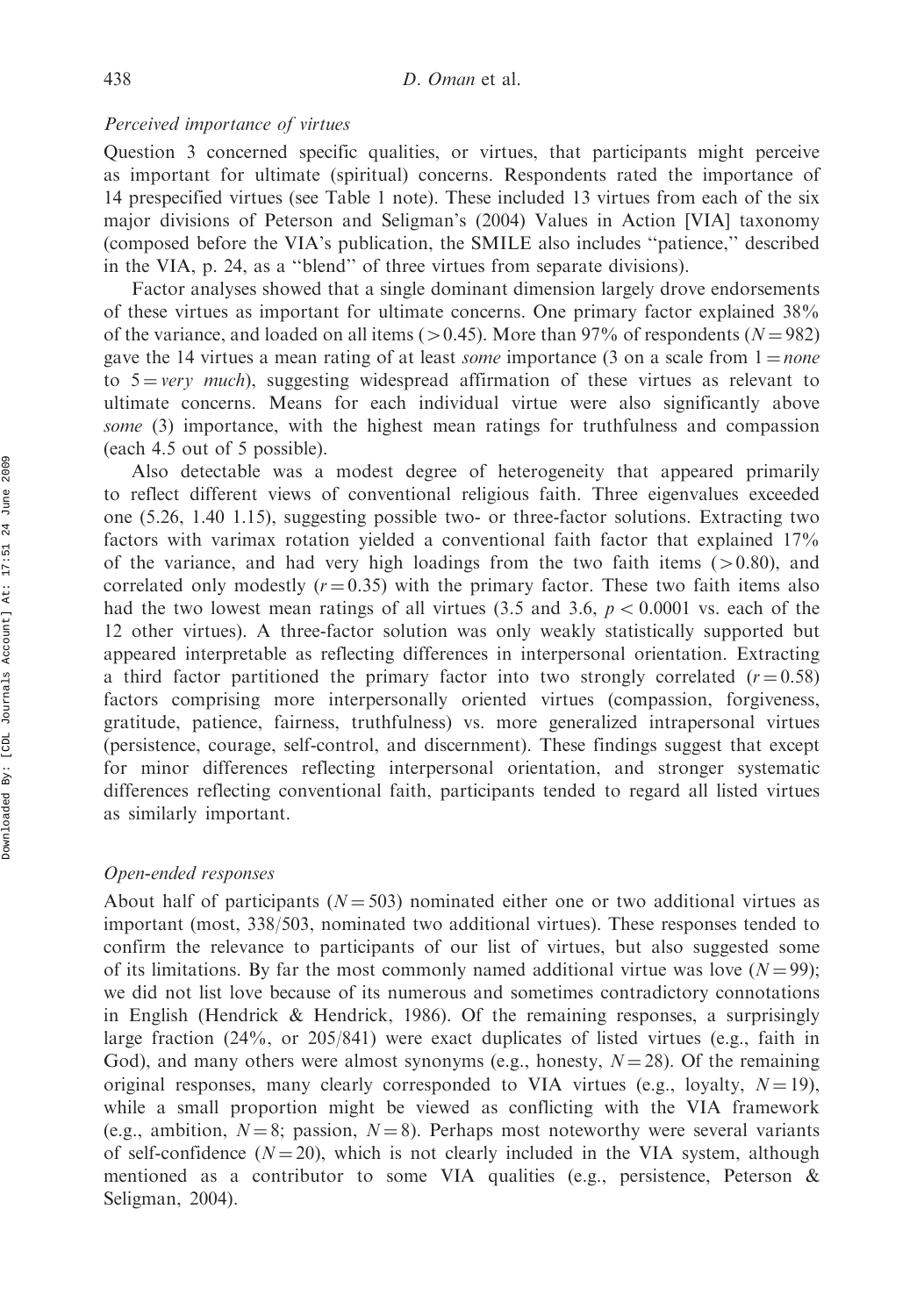## Influence of demographic characteristics

We now turn to findings on the identities of spiritual models (O4–O7), and the perceived influence of models from each major social environment (Q9). For each environment, individuals were asked to identify the individuals, if any, who ''most demonstrate spiritual skills.'' Table 3 shows that whether or not a model was named varied significantly across demographic groups. The four columns labelled ''any model reported'' show the percentages of each type of respondent who reported one or more models within each environment. For example, at least one prominent model was reported by 72% of RCU respondents, but by less than 60% at the other three institutions, and such differences were statistically significant. Interestingly, in multivariate linear regressions that adjusted for all other covariates listed in Table 3, between-university differences in summary models remained statistically significant ( $p < 0.05$ ,  $N = 965$ ), suggesting possible influences from regional or institutional culture, or from differential recruitment by the host universities or their introductory psychology courses.

Inspection of Table 3 shows that some demographic groups tended to report more models across several environments. Significantly more models were commonly observed among females, non-Asians, younger participants, those identified as spiritual and/or religious, Protestants (conservative, mainline, or Black), and current meditators. Older age was associated with fewer RS organizational models but not with fewer family models.

The second set of four columns in Table 3 shows how participants viewed the overall influence of each environment. Participants were asked, ''Overall, how much have people (living or dead) from each of the following sources influenced your feelings, views, and practices regarding what's most important in life'' (Q9). Just as for number of models, many differences across demographic groups were statistically significant. The same groups that were more likely to name more models in an environment also tended to report higher levels of influence for that environment.

#### Frequently cited models

Table 4 shows the most frequently cited models within each major social environment. Most participants  $(81\%)$  named a person from within their family who functioned as a spiritual model for them. Consistent with findings from developmental psychology, the most commonly named family model by far was the mother (Boyatzis, Dollahite, & Marks, 2005). Of the 814 participants who named a family model, mothers were named by 41% (the ''conditional'' proportion—conditional on having named a family model). Among all 1010 study participants, mothers were named by a full one-third (33%, the ''unconditional'' proportion). Next most common among family models were the father and grandmother (20% and 18% of named models, respectively, i.e., ''conditional'' proportions). Similarly, clergy and friends represented 48% and 52% of named models (conditional proportions) within religious organizations and schools, respectively.

Among prominent models, the six most commonly cited were evenly divided between the pre-1900 and post-1900 periods. In view of the predominantly Christian sample, it is not surprising that the most commonly cited model overall was Jesus, mentioned by 30% of all participants, and by 53% of those naming any prominent model. Also highly cited were two non-Judeo-Christian models, Mahatma Gandhi and the Buddha, as well as Mother Teresa of Calcutta, Martin Luther King Jr, and Moses.

Additional analyses (not shown) showed that highly cited models tended to correlate with covariates in expected ways. Limited space precludes a full presentation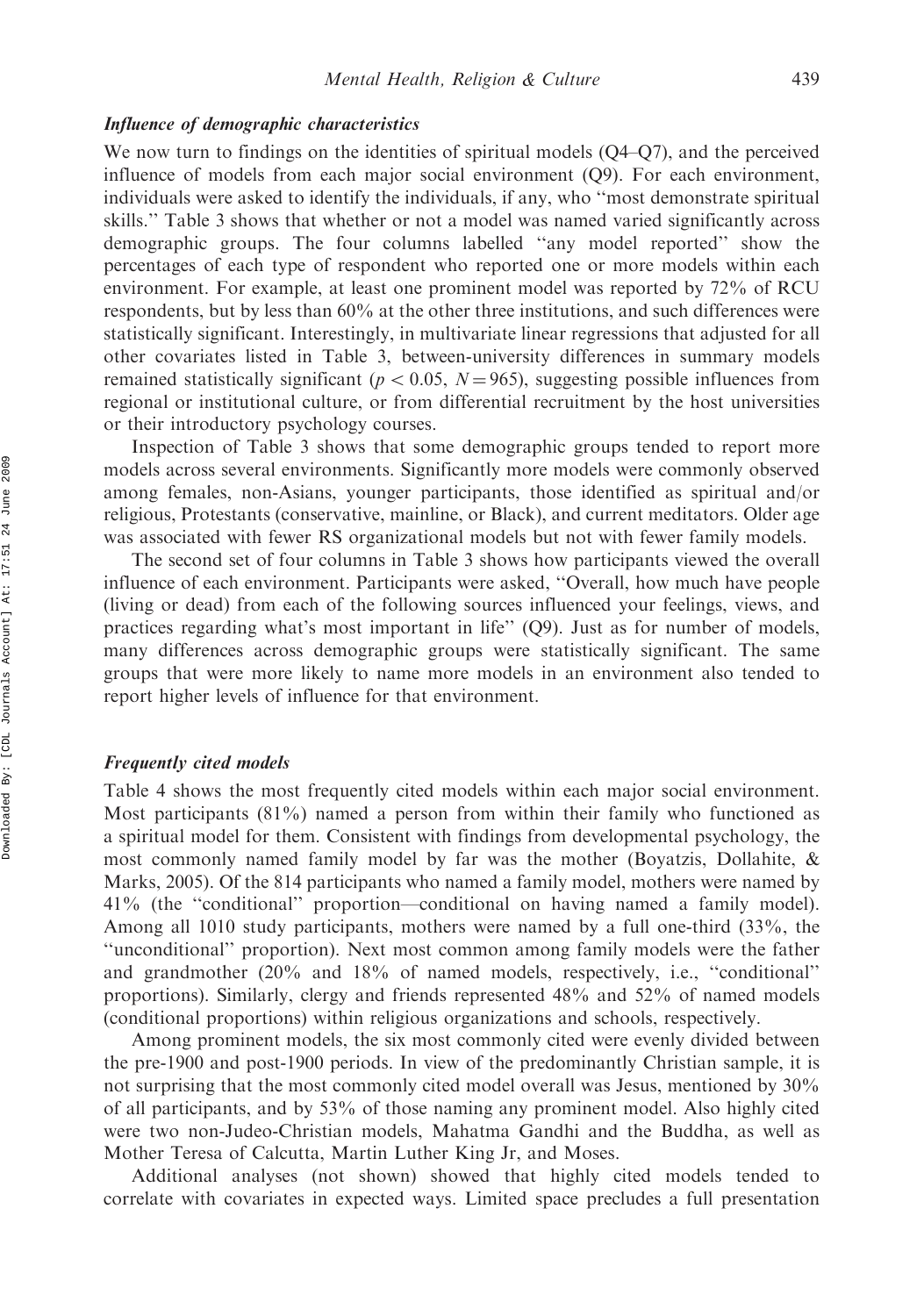|                         |                   |         | Any $(\geq 1)$ model reported $(\% )$ |            |                  | Mean influence of environment <sup>a</sup> |                   |            |                   |                   |                   |
|-------------------------|-------------------|---------|---------------------------------------|------------|------------------|--------------------------------------------|-------------------|------------|-------------------|-------------------|-------------------|
| Variable                | Level             | $N($ %) | FAM                                   | <b>RSO</b> | <b>SCH</b>       | <b>PRO</b>                                 | FAM               | <b>RSO</b> |                   | SCH PRO           | Sum <sup>b</sup>  |
| University <sup>c</sup> | <b>UCA</b>        | 461     | 75                                    | 42         | 41               | 55                                         | 4.3               | 2.9        | 3.0               | 2.2               | 1.4               |
|                         | <b>UCN</b>        | 216     | 82                                    | 49         | 40               | 54                                         | 4.4               | 3.1        | 2.9               | 2.1               | 1.4               |
|                         | <b>UTN</b>        | 259     | 87                                    | 71         | 54               | 59                                         | 4.4               | 3.9        | 2.9               | 2.3               | 1.8               |
|                         | <b>RCU</b>        | 74      | 86***                                 | 55***      | 66***            | $72*$                                      | 4.3 <sup>ns</sup> | $3.2***$   | $3.2^{ns}$        | $2.3\dagger$      | $1.7***$          |
| Year in school 1st      |                   | 495     | 83                                    | 57         | 50               | 58                                         | 4.4               | 3.4        | 3.0               | 2.3               | 1.6               |
|                         | 2nd               | 261     | 78                                    | 48         | 44               | 57                                         | 4.4               | 3.2        | 3.0               | 2.2               | 1.5               |
|                         | 3rd               | 164     | 82                                    | 52         | 43               | 57                                         | 4.3               | 3.0        | 2.9               | 2.1               | 1.4               |
|                         | 4th               | 63      | 78                                    | 32         | 38               | 56                                         | 4.2               | 2.6        | 3.1               | 2.3               | 1.2               |
|                         | 5th or higher     | 27      | $70^{\text{ns}}$                      | $41***$    | $26*$            | $59^{ns}$                                  | 4.1 <sup>ns</sup> | $2.8***$   | $2.7^{\text{ns}}$ | 2.1 <sup>ns</sup> | $1.1***$          |
| Gender                  | Female            | 722     | 83                                    | 56         | 48               | 58                                         | 4.5               | 3.3        | 3.0               | 2.2               | 1.6               |
|                         | Male              | 288     | $75*$                                 | 42***      | $42^{ns}$        | $55^{ns}$                                  | $4.2***$          | $2.9***$   | 3.0 <sup>ns</sup> | 2.3 <sup>ns</sup> | $1.3***$          |
| Ethnicity               | White             | 577     | 84                                    | 58         | 52               | 61                                         | 4.5               | 3.3        | 3.0               | 2.2               | 1.7               |
|                         | Asian             | 254     | 69                                    | 38         | 38               | 47                                         | 4.2               | 2.9        | 3.1               | 2.2               | 1.2               |
|                         | Black             | 71      | 89                                    | 65         | 41               | 52                                         | 4.5               | 4.0        | 3.0               | 2.2               | 1.7               |
|                         | Hispanic          | 78      | 83                                    | 51         | 38               | 63                                         | 4.3               | 3.5        | 2.6               | 2.4               | 1.5               |
|                         | Other             | 22      | $73***$                               | $41***$    | $32**$           | 68**                                       | $3.9**$           | $2.3***$   | $2.4**$           | 2.1 <sup>ns</sup> | $1.1***$          |
| Major field             | Humanities        | 67      | 82                                    | 42         | 51               | 66                                         | 4.3               | 3.0        | 3.0               | 2.4               | 1.5               |
| of study                | Social science    | 420     | 83                                    | 51         | 46               | 58                                         | 4.4               | 3.1        | 3.0               | 2.1               | 1.5               |
|                         | Bus./market       | 103     | 78                                    | 57         | 42               | 50                                         | 4.3               | 3.2        | 3.0               | 2.0               | 1.5               |
|                         | Nat./Li. Sc./Eng. | 295     | 80                                    | 56         | 47               | 57                                         | 4.5               | 3.4        | 3.0               | 2.3               | 1.6               |
|                         | Vague or dual     | 116     | $79^{ns}$                             | $53^{ns}$  | $43^{\text{ns}}$ | $59^{ns}$                                  | $4.2\dagger$      | $3.4*$     | 2.8 <sup>ns</sup> | $2.2*$            | 1.5 <sup>ns</sup> |
| Spirit. identity        | Spir. and Rel,    | 420     | 93                                    | 78         | 54               | 64                                         | 4.6               | 4.2        | 3.0               | 2.5               | 2.0               |
|                         | Spir., not Rel.   | 304     | 81                                    | 35         | 45               | 63                                         | 4.3               | 2.5        | 2.9               | 2.1               | 1.3               |
|                         | Rel., not Spir.   | 116     | 77                                    | 59         | 38               | 49                                         | 4.3               | 3.7        | 2.8               | 2.0               | 1.4               |
|                         | Neither           | 172     | $54***$                               | $15***$    | 35***            | 38***                                      | $4.0***$          | $1.8***$   | 3.0 <sup>ns</sup> | $1.8***$          | $0.8***$          |
| Religious               | None              | 333     | 67                                    | 18         | 39               | 47                                         | 4.0               | 1.9        | 3.0               | 2.0               | 1.0               |
| denom.                  | Jewish            | 31      | 68                                    | 61         | 42               | 35                                         | 4.4               | 2.8        | 2.9               | 1.7               | 1.3               |
|                         | Roman Cath.       | 246     | 86                                    | 60         | 45               | 66                                         | 4.6               | 3.6        | 3.0               | 2.3               | 1.7               |
|                         | Prot., Black      | 33      | 88                                    | 76         | 55               | 42                                         | 4.4               | 4.2        | 2.8               | 1.8               | 1.7               |
|                         | Prot., Conserv.   | 176     | 93                                    | 85         | 59               | 69                                         | 4.4               | 4.3        | 2.9               | 2.7               | 2.1               |
|                         | Prot., Mainline   | 91      | 86                                    | 78         | 54               | 70                                         | 4.7               | 4.3        | 3.0               | 2.4               | 2.0               |
|                         | Other Jud-Chr     | 37      | 84                                    | 70         | 43               | 62                                         | 4.5               | 4.1        | 3.8               | 2.4               | 1.7               |
|                         | <b>Buddhist</b>   | 25      | 88                                    | 33         | 46               | 46                                         | 4.6               | 3.0        | 3.1               | 2.3               | 1.3               |
|                         | Oth. non-J-Chr    | 31      | 97***                                 | 48***      | 42**             | $35***$                                    | $4.3***$          | $3.7***$   | 2.9 <sup>ns</sup> | $2.3***$          | $1.5***$          |
| All comb.               | (Total)           | 1010    | 81                                    | 52         | 46               | 57                                         | 4.4               | 3.2        | 3.0               | 2.2               | 1.5               |

Table 3. Mean environment-specific influence and percent naming a model, by covariates.

Note:  $FAM = Family$ ,  $RSO = Religious/spiritud organization$ ,  $SCH = School$ ,  $PRO = Prominent$  or famous people.

<sup>a</sup>Influence responses on scale of 1 (not at all influential), 2 (a little influential), 3 (somewhat influential), 4 (quite a bit influential) 5 (very much influential). <sup>b</sup>Summary influence of model availability on a scale from 0 to 4. <sup>c</sup>UCA, UCN, and UTN are public universities in California, Connecticut, and Tennessee, respectively; RCU is a Roman Catholic university in California.  $ns = p > 0.10$ ,  $\tau p < 0.10$ ,  $\tau p < 0.05$ , \*\*p  $< 0.01$ , \*\*\*p  $< 0.001$  for differences from chi-squared or F-tests.

of these analyses, but three patterns merit mention. First, across groups, participants who mentioned *any* model within an environment, tended to mention the *same* models. For example, although ''spiritual and religious'' participants cited more family models than others (Table 3), those who *did* cite family based models did not significantly differ by spiritual identity in conditional proportions of citing mothers, fathers, or grandmothers. Second, a few plausible and readily explainable exceptions to this pattern did emerge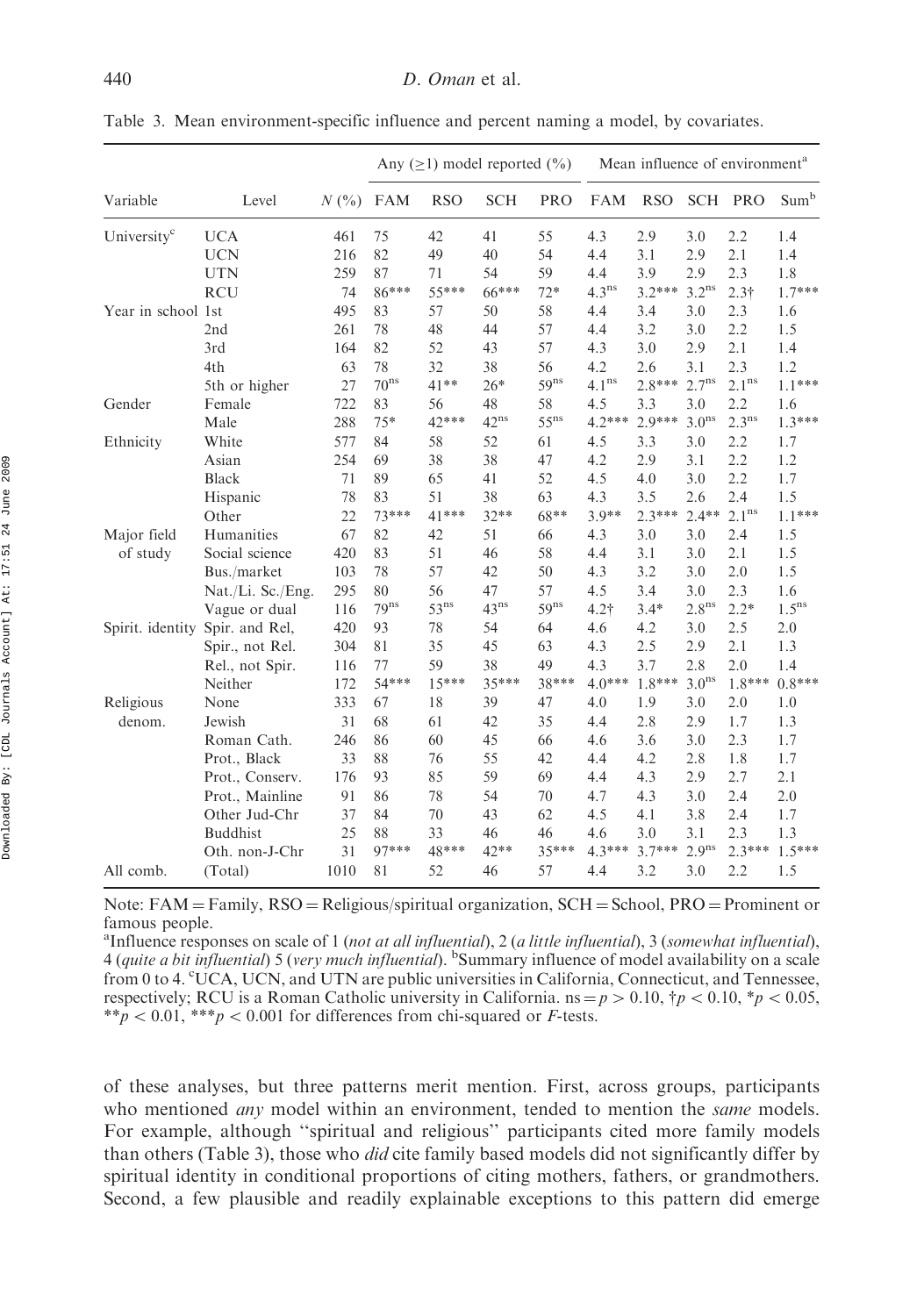|              |                |     | Percent                 |                      |  |  |
|--------------|----------------|-----|-------------------------|----------------------|--|--|
| Environment  | Model          | N   | $Of$ cited <sup>a</sup> | Overall <sup>b</sup> |  |  |
| Family       | Mother         | 336 | 41                      | 33                   |  |  |
|              | Father         | 160 | 20                      | 16                   |  |  |
|              | Grandmother    | 148 | 18                      | 15                   |  |  |
|              | Any            | 814 | 100                     | 81                   |  |  |
| Religious    | Clergy         | 251 | 48                      | 25                   |  |  |
| organization | Fellow cong.   | 151 | 29                      | 15                   |  |  |
|              | Staff of cong. | 57  | 11                      | 6                    |  |  |
|              | Any            | 527 | 100                     | 52                   |  |  |
| School       | Friend         | 240 | 52                      | 24                   |  |  |
|              | Teacher        | 92  | 20                      | 9                    |  |  |
|              | Roommate       | 60  | 13                      | 6                    |  |  |
|              | Any            | 464 | 100                     | 46                   |  |  |
| Prominent    | Jesus          | 308 | 53                      | 30                   |  |  |
| Pre-1900     | The Buddha     | 59  | 10                      | 6                    |  |  |
|              | Moses          | 33  | 6                       | 3                    |  |  |
|              | Any pre-1900   | 415 | 72                      | 41                   |  |  |
| Post-1900    | Mother Teresa  | 187 | 32                      | 18                   |  |  |
|              | Mahatma Gandhi | 138 | 24                      | 14                   |  |  |
|              | M. L. King Jr  | 92  | 16                      | 9                    |  |  |
|              | Any post-1900  | 485 | 84                      | 48                   |  |  |
| $Any^c$      |                | 578 | 100                     | 57                   |  |  |

Table 4. Most frequently cited models in major social environments.

<sup>a</sup>Percent of those who cited any model in the environment. <sup>b</sup>Percent of the 1010 analyzed participants. <sup>c</sup>Any prominent model cited (pre- or post-1900).

(e.g., males were more likely to name fathers as models, and younger students were more likely to name teachers as models). Finally, consistent with the overall pattern, but somewhat surprising, the ''neither spiritual nor religious'' group, although citing significantly *fewer* prominent models, cited almost the *same* set of prominent models, and in similar proportions, as other participants.<sup>4</sup> Such similarity may reflect shared influences from schooling and mass media, or perhaps a paucity of highly regarded nonreligious models (see interviews by Steen, Kachorek, & Peterson, 2003).

#### Other environments

Only 93 participants (9%) indicated that a model from an additional ''other'' environment was important (Q8). "Friends" were named about half the time  $(N=46)$  and were sometimes clearly from outside school (e.g., "from an outside musical performing organization''). Other recurring named environments included the workplace  $(N = 11)$ , known community members ( $N = 9$ , e.g., "neighbors"), and serendipitous observations of everyday life ( $N = 14$ , e.g., "people whom you will meet at random but who display good morals through their actions'').

#### Relations between environments

As described earlier, model influence scores were computed for each major social environment as a scaled product of the number of models (Q4–Q7) and the reported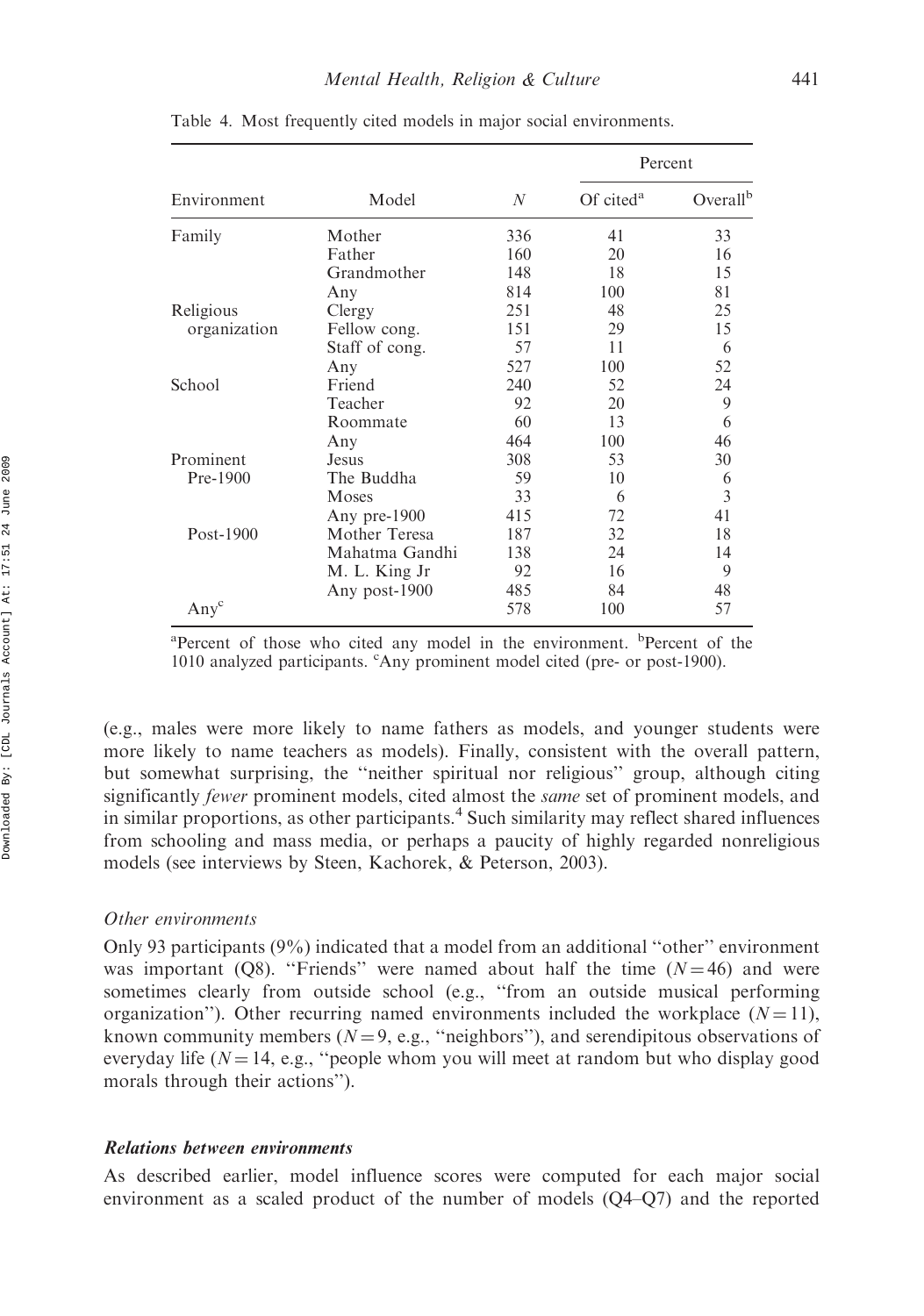|                                                      |                              |                              |                              |                         | Covariances\Correlations <sup>a</sup> |                            |                      |  |  |  |
|------------------------------------------------------|------------------------------|------------------------------|------------------------------|-------------------------|---------------------------------------|----------------------------|----------------------|--|--|--|
| Environment                                          | Mean                         | <b>SD</b>                    | Test/retest <sup>b</sup>     | <b>FAM</b>              | <b>RSO</b>                            | <b>SCH</b>                 | <b>PRO</b>           |  |  |  |
| <b>FAM</b><br><b>RSO</b><br><b>SCH</b><br><b>PRO</b> | 0.72<br>0.39<br>0.27<br>0.14 | 0.40<br>0.42<br>0.35<br>0.22 | 0.66<br>0.74<br>0.62<br>0.78 | 0.045<br>0.031<br>0.013 | 0.27<br>-<br>0.024<br>0.023           | 0.23<br>0.16<br>-<br>0.010 | 0.16<br>0.25<br>0.13 |  |  |  |

Table 5. Statistics for spiritual modeling environmental scores for important and substantiated influence  $(N = 1010)$ .

<sup>a</sup>Covariances are below diagonal, Pearson correlations are above diagonal. <sup>b</sup>Pearson correlations (nonparametric Spearman correlations are 0.69, 0.60, 0.63, 0.70, respectively).

overall influence of the environment (Q9). Thus, to maximize validity, high environmental scores were not obtained if an individual failed to cite a specific model (lack of substantiation), or said that the environment was not influential (lack of importance). As noted earlier, each product was rescaled to range from 0 to 1. The first column of Table 5 shows that the highest mean environmental scores were obtained for the family models, and the lowest by prominent models. Test–retest correlations were adequate for some environments (i.e., 0.74 for religious/spiritual organizations), but slightly lower than desirable for others (i.e., 0.62 for schools).

We expected that environmental scores would be inter-correlated, because all are theoretically influenced by the same set of individual factors (Figure 1). Table 5 shows that indeed, environmental scores showed small to modest correlations. The highest inter-correlation was between family and religious environment scores  $(r = 0.27)$ . Factor analyses revealed a single eigenvalue larger than one  $(\lambda = 1.61)$  that explained 40% of the variance, yielding a single factor loading highly on all four environmental scores (0.59 to 0.70). An identical unifactorial finding, slightly stronger numerically, resulted from factor analyses based on polychoric correlations that assume only that items are measured on an ordinal scale.<sup>5</sup>

Finally, all environmental scores were uncorrelated with socially desirable responding  $(p > 0.30)$ , except for a marginally negative correlation with the school environment score  $(r = -0.07, p = 0.07)$ , suggesting that a summary measure computed by adding these environmental scores would not be inflated by socially desirable responding.

#### Summary measure: Correlates and psychometrics

Because a comparatively small number of participants described an additional environment, the summary measure of overall spiritual model availability was computed as the sum of the scores from the four primary environments. This score is conceived as a summary representation of (substantiated and important) spiritual modeling influences as shaped by both individual and environmental factors. That is, environmental scores reflect intra-individual factors and measurement error, but also contain what Bollen (1989) calls ''specific variance ... [that] is considered a consistent and reliable component'' of the score (p. 220, italics in original).<sup>7</sup> For example, an individual who reports a high school environment score may do so not simply because of intra-individual factors and measurement error, but also because of enduringly valuable spiritual models that have existed or continue to exist in his or her school environment.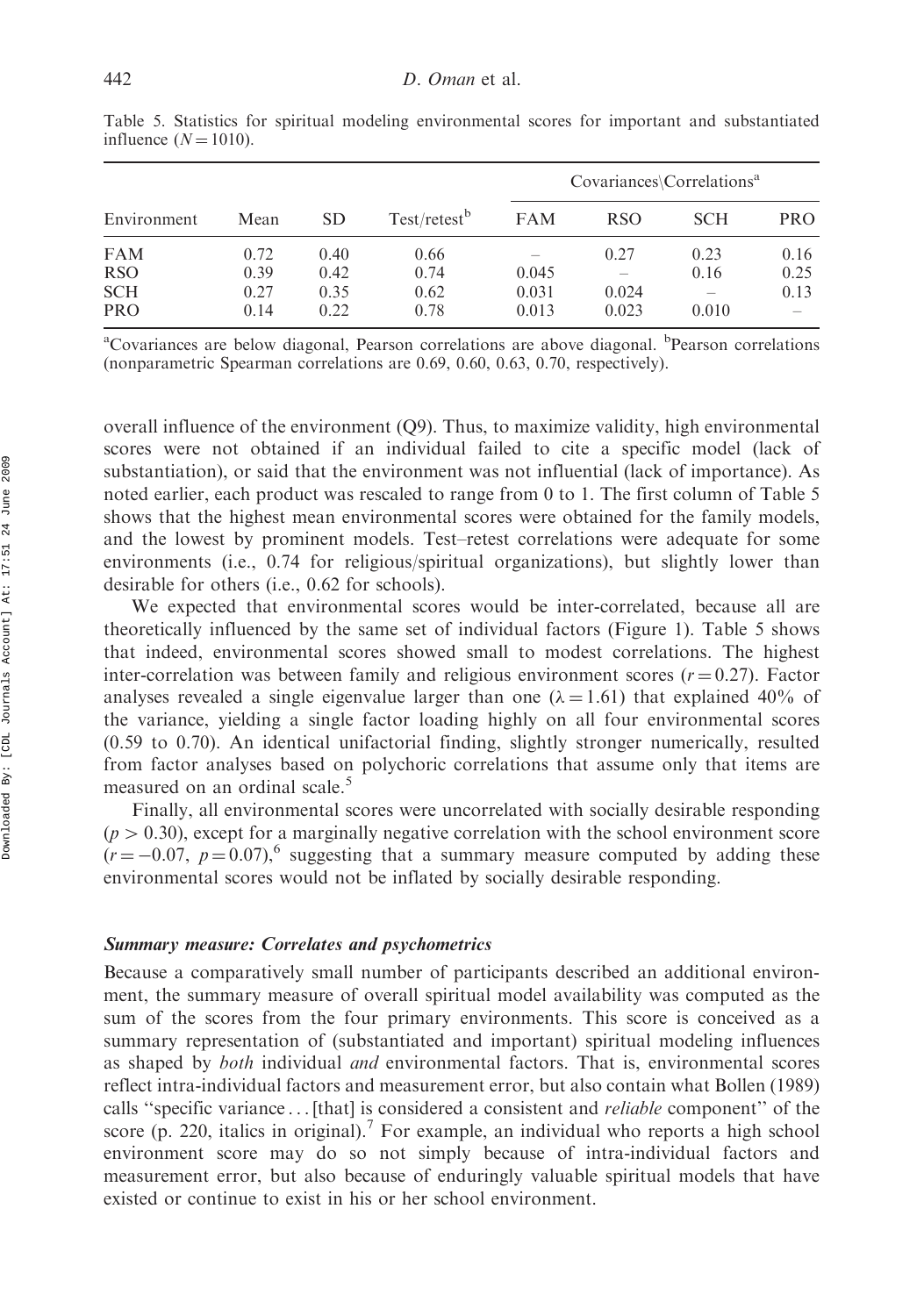

Figure 2. Distribution of summary spiritual models among all participants, and by spiritual identity. Note:  $+S+R$ =spiritual and religious,  $+S-R$ =spiritual but not religious,  $-S+R$ =religious but not spiritual,  $-S-R$ =neither religious nor spiritual.

Computed in this way, the summary measure had a range of 0 to 4 and a mean of 1.52  $(SD = 0.90)$ , and demonstrated a satisfactory 7-week test–retest reliability of  $r = 0.82$ (Pearson correlation). The nonparametric test–retest correlation was identical (Spearman  $\rho = 0.82$ ). Figure 2 shows that summary scores were approximately normally distributed among those who identified themselves as both spiritual and religious, but were not normally distributed overall (among all participants), primarily because of large numbers of zeros, perhaps representing a ''floor effect.''

The summary measure showed significant associations with most demographic variables (Table 3, final column). More models were reported by those who were female, in an earlier year in school, spiritual or religious, or a current meditator. Fewest models were reported by those who reported no religious affiliation or were neither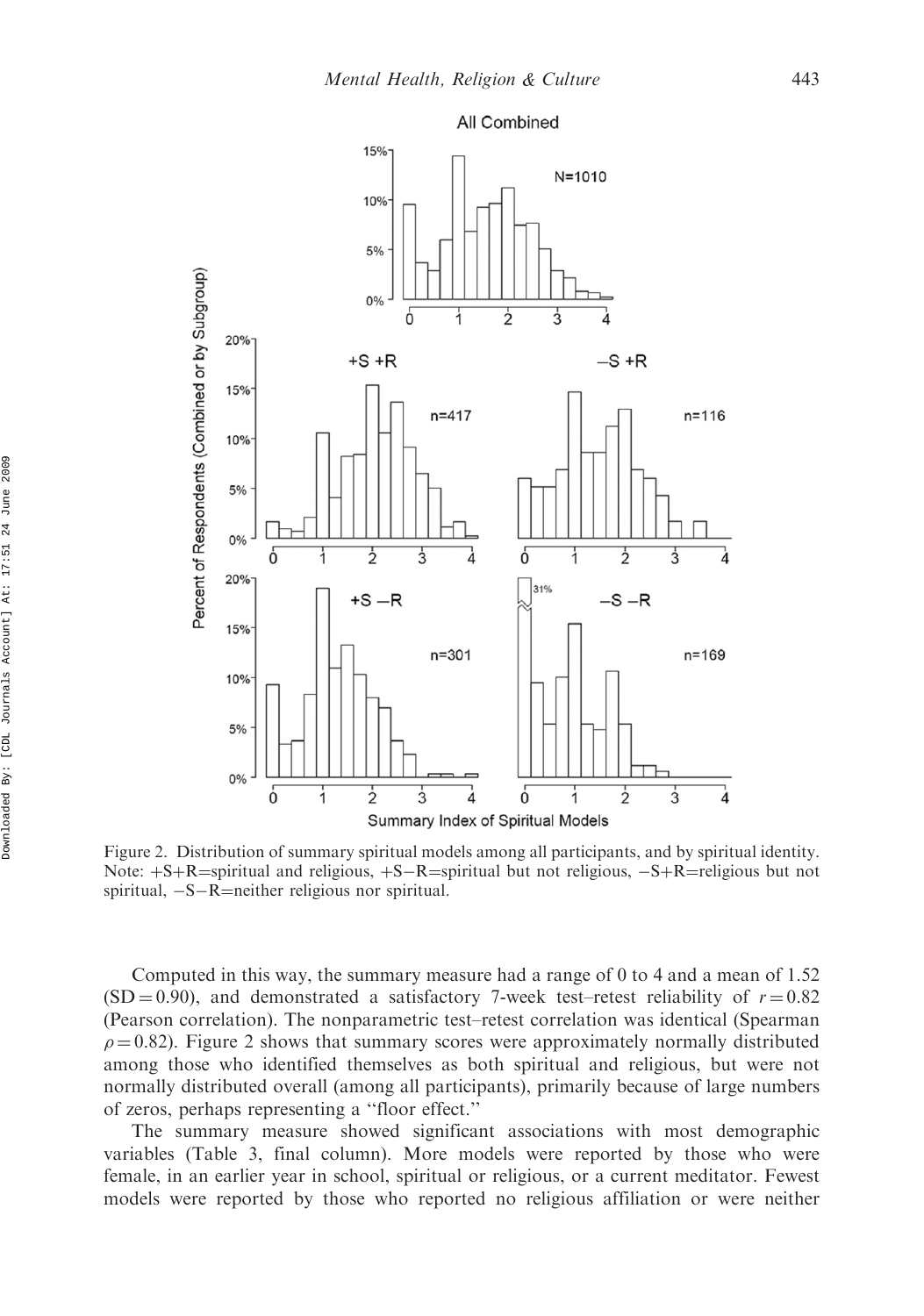spiritual nor religious. These patterns are all consistent with previous research on spirituality and religiousness, and support the validity of this statistic as a summary measure of perceived spiritual modeling influence. Furthermore, more models were reported by those who were Christian, consistent with the longstanding explicit emphasis of spiritual models in Christian tradition in general ( $\hat{a}$  Kempis, 1441/1952), and especially in Protestantism and the recently resurgent and popularized ''What Would Jesus Do?'' perspective (Haley, White, & Cunningham, 2001; Sheldon, 1898). Models were significantly less common among participants of Asian descent, perhaps due to higher rates of adherence to non-theistic and non-Christian traditions, and consistent with findings among US 13–17-year-olds (Smith & Denton, 2005). Finally, mean summary model scores differed between sites. More models were reported at UTN (situated in the ''Bible Belt'') than at the other public universities, which was statistically explained by differences in religious affiliation (e.g., more conservative Protestants, multivariate adjusted regressions not shown). More models were also reported at RCU, the only religiously based college, a difference that remained significant after adjusting for other variables in Table 3 singly or in combination (analyses not shown), suggesting possible influences from unmeasured factors, such as campus culture.

Significant relationships supportive of validity were also found between summary models and numerous other psychological constructs. Table 6 shows that many wellknown spiritual, religious, and other measures correlated with the summary models in expected patterns. Additional analyses (not shown) revealed that partialling out gender, year in school, and ethnicity caused only slight reductions in the strength and significance of these associations.

More specifically, the first three rows of Table 6 reveal convergent validity by showing that summary models were strongly correlated with attending religious services both at home and at school ( $rs = 0.54$  and 0.49, respectively), and with frequency of spiritual reading  $(r = 0.41)$ , activities which typically expose an individual to various types of spiritual models. The next four rows give added support by showing that summary models also correlated strongly with prayer, a primary religious/spiritual practice, as well as with measures of spiritual and religious intensity, and the importance of faith. The strength of each of these relations is fairly large according to Cohen's (1988) criteria that a correlation of 0.10 is small, of 0.30 is medium, and of 0.50 is large.

The next several rows of Table 6 show expected differences in strength of correlation across various measures, supporting both convergent and divergent validity. First, summary models demonstrated a moderate positive correlation with intrinsic religiosity  $(r = 0.30, p = 0.02)$ . This is consistent with intrinsic religiosity's expected motivational support (a primary SCT learning process) for learning from spiritual models. Conversely, the next row shows that extrinsic religiosity, which would not be expected to foster motivation to learn as strongly, was not associated with summary models  $(r = -0.09,$  $p = 0.49$ ), supporting divergent validity. Similarly, summary models were positively associated with a secure attachment to God and viewing God as loving, which could provide motivation for moving closer to God through spirituality (convergent validity). But summary models were uncorrelated with anxious God-attachment (divergent validity), and were negatively associated with avoidant attachment to God. They were also negatively associated with viewing God as primarily controlling.

Previous research on mysticism has distinguished three factors of mystical experience termed religious interpretation, introvertive, and extrovertive (Hood, Spilka, Hunsberger, & Gorsuch, 1996). Since spiritual models might influence how one interprets a mystical experience, it is predictable that summary models were moderately associated with the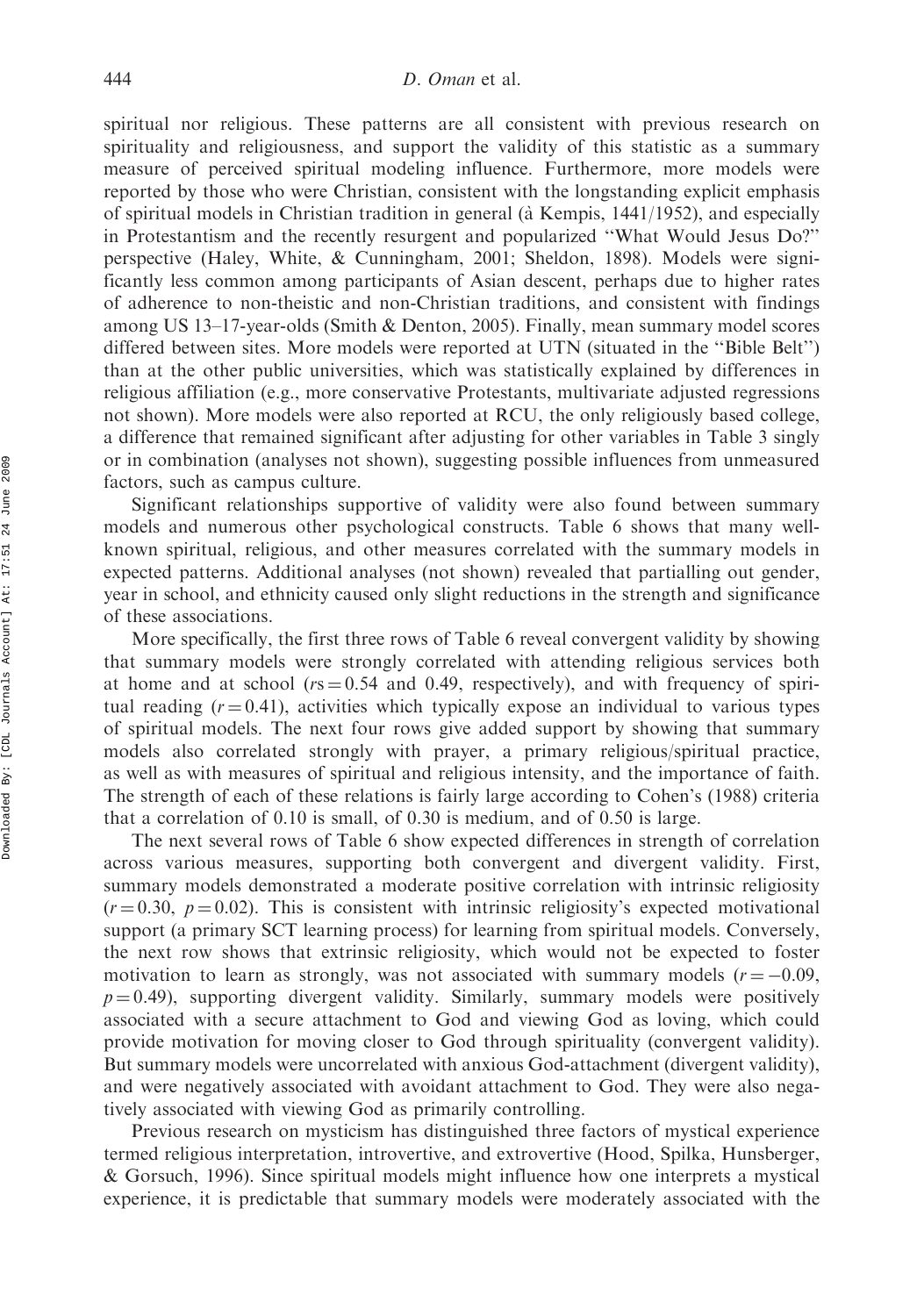| Construct                                    | N            | $r^{\mathrm{a}}$    | $\mathcal{P}$     | $\alpha^{\rm b}$         | Items                        | Source                             | Site(s)    |
|----------------------------------------------|--------------|---------------------|-------------------|--------------------------|------------------------------|------------------------------------|------------|
| Spirituality/religion                        |              |                     |                   |                          |                              |                                    |            |
| Attending services: home                     | 1007         | 0.54                | < 0.0001          | $\qquad \qquad -$        | 1                            | Fetzer (2003)                      | All        |
| Attending services: school                   | 1006         | 0.49                | < 0.0001          | $\overline{\phantom{0}}$ | 1                            | Fetzer $(2003)$                    | All        |
| Spiritual reading frequency                  | 1003         | 0.41                | < 0.0001          | $\equiv$                 | 1                            | Fetzer (2003)                      | All        |
| Prayer frequency                             | 1006         | 0.46                | < 0.0001          | $\equiv$                 | $\mathbf{1}$                 | Fetzer (2003)                      | All        |
| Spiritual intensity                          | 1008         | 0.47                | < 0.0001          | $-$                      | 1                            | Fetzer (2003)                      | All        |
| Religious intensity                          | 1008         | 0.51                | < 0.0001          | $\equiv$                 | $\mathbf{1}$                 | Fetzer $(2003)$                    | All        |
| Importance of faith <sup>d</sup>             | 991          | 0.46                | $< 0.0001$ 0.70   |                          | $\overline{2}$               | SMILE $(Q3)^d$                     | All        |
| Relig. orientation: Intrinsic                | 60           | 0.30 <sup>c</sup>   | 0.02              | 0.82                     | 9                            | Gorsuch and<br>Venable (1983)      | <b>RCU</b> |
| Relig. orientation: Extrinsic                |              | $60 - 0.09^{\circ}$ | 0.49              | 0.73                     | 11                           | Gorsuch and<br>Venable (1983)      | <b>RCU</b> |
| God image: Loving                            | 962          | 0.35                | $< 0.0001$ 0.89   |                          | 5                            | Benson and<br>Spilka (1973)        | All        |
| God image: Controlling                       |              | $960 -0.18$         | $< 0.0001$ 0.71   |                          | 5                            |                                    | All        |
| God attachment: Secure <sup>e</sup>          | 205          | 0.41                | $< 0.0001$ 0.93   |                          | 3                            | Rowatt and                         | <b>UCN</b> |
| God attachment: Anxious                      | 201          | 0.04                | 0.55              | 0.74                     | 3                            | Kirkpatrick (2002)<br>Rowatt and   | <b>UCN</b> |
| God attachment: Avoidant                     |              | $203 -0.23$         | 0.001             | 0.87                     | 3                            | Kirkpatrick (2002)<br>Rowatt and   | <b>UCN</b> |
|                                              |              |                     |                   |                          |                              | Kirkpatrick (2002)                 |            |
| Mysticism: All                               | 255          | 0.17                | 0.006             | 0.91                     | 32                           | Hood (1975)                        | UTN        |
| Mysticism: Extrovertive                      | 256          | 0.05                | 0.45              | 0.80                     | 12                           | Hood (1975)                        | <b>UTN</b> |
| Mysticism: Religious interpretation          | 255<br>257   | 0.27                | $< 0.0001$ 0.83   |                          | 12                           | Hood (1975)                        | <b>UTN</b> |
| Mysticism: Introvertive                      |              | 0.12                | 0.06              | 0.75                     | 8                            | Hood (1975)                        | <b>UTN</b> |
| Ever change in faith                         | 998          | 0.39                | < 0.0001          | $\equiv$                 | $\mathbf{1}$                 | Fetzer (2003)                      | All        |
| Ever change in faith gain in faith           | 994          | 0.45                | < 0.0001          | $\equiv$                 | $\mathbf{1}$                 | Fetzer $(2003)$                    | All        |
| Ever change in faith loss in faith           | 994          | 0.10                | 0.002             | $\equiv$                 | 1                            | Fetzer $(2003)$                    | All        |
| Belief in afterlife (cross-cult)             | 445          | 0.45                | $< 0.0001$ 0.92   |                          | 10                           | Osarchuk and<br>Tatz (1973)        | <b>UCA</b> |
| Belief in eternal life                       | 983          | 0.46                | < 0.0001          |                          | $\mathbf{1}$                 | Hilty and<br>Morgan (1985)         | All        |
| Character strengths/virtues                  |              |                     |                   |                          |                              |                                    |            |
| Empathic perspective taking                  | 1001         | 0.11                | 0.0003 0.77       |                          | 7                            | Davis (1994)                       | All        |
| Empathic concern                             | 213          | 0.13                | 0.06              | 0.80                     | 7                            | Davis (1994)                       | <b>UCN</b> |
| Forgiveness of others                        | 1004         | 0.15                | $< 0.0001$ 0.75   |                          | 6                            | Thompson and<br>Snyder (2003)      | All        |
| Forgiveness of self                          | 73           | 0.04                | 0.74              | 0.78                     | 6                            | Thompson and<br>Snyder $(2003)$    | <b>RCU</b> |
| Hope: Total                                  | 74           | 0.22                | 0.053             | 0.82                     | 8                            | Lopez et al. $(2003)$              | <b>RCU</b> |
| Hope: Agentic                                | 74           | 0.26                | 0.03              | 0.76                     | 4                            | Lopez et al. $(2003)$              | <b>RCU</b> |
| Hope: Pathways                               | 74           | 0.14                | 0.22              | 0.74                     | 4                            | Lopez et al. $(2003)$              | <b>RCU</b> |
| Gratitude                                    | 1003         | 0.32                | $< 0.0001$ 0.84   |                          | 6                            | McCullough                         | All        |
|                                              |              |                     |                   |                          |                              | et al. (2002)                      |            |
| Sense of compassion<br>Sense of mercy        | 1001<br>1004 | 0.10<br>0.19        | 0.001<br>< 0.0001 | $\equiv$                 | $\mathbf{1}$<br>$\mathbf{1}$ | Fetzer $(2003)$<br>Fetzer $(2003)$ | All<br>All |
| Other                                        |              |                     |                   |                          |                              |                                    |            |
| Socially desirable responding                |              | $1010 - 0.04$       | 0.24              | 0.69                     | 13                           | Reynolds (1982)                    | All        |
| Celebrity worship                            | 1005         | 0.02                | 0.44              | 0.76                     | $\overline{4}$               | Maltby et al. $(2002)$             | All        |
| Perceived social supp. $(6/12)$              | 1007         | 0.24                | $< 0.0001$ 0.88   |                          | 6                            | Zimet et al. $(1988)$              | All        |
| Perceived social                             | 459          | 0.24                | $< 0.0001$ 0.93   |                          | 12                           | Zimet et al. $(1988)$              | <b>UCA</b> |
| supp.: full scale $(12/12)$<br>Death anxiety | 448          | 0.00                | 0.95              | 0.69                     | 15                           | Templer (1970)                     | <b>UCA</b> |

Table 6. Correlation of summary spiritual models with other psychosocial constructs.

Note: UCA, UCN, and UTN are public universities in California, Connecticut, and Tennessee, respectively; RCU is a Roman Catholic university in California.

<sup>a</sup> Pearson correlation coefficients (Spearman coefficients all have similar significance levels, and are within  $\pm 0.05$  except as indicated). <sup>b</sup>Internal reliability (Cronbach alpha). <sup>c</sup>Spearman correlations: intrinsic = 0.36 ( $p = 0.004$ ), extrinsic = -0.15 ( $p = 0.27$ ), attributions = 0.27 ( $p < 0.0001$ ). <sup>d</sup>Mean of importance for ultimate concerns of faith in God and faith in a universal moral order. <sup>e</sup>Scored so that higher values represent more secure attachment.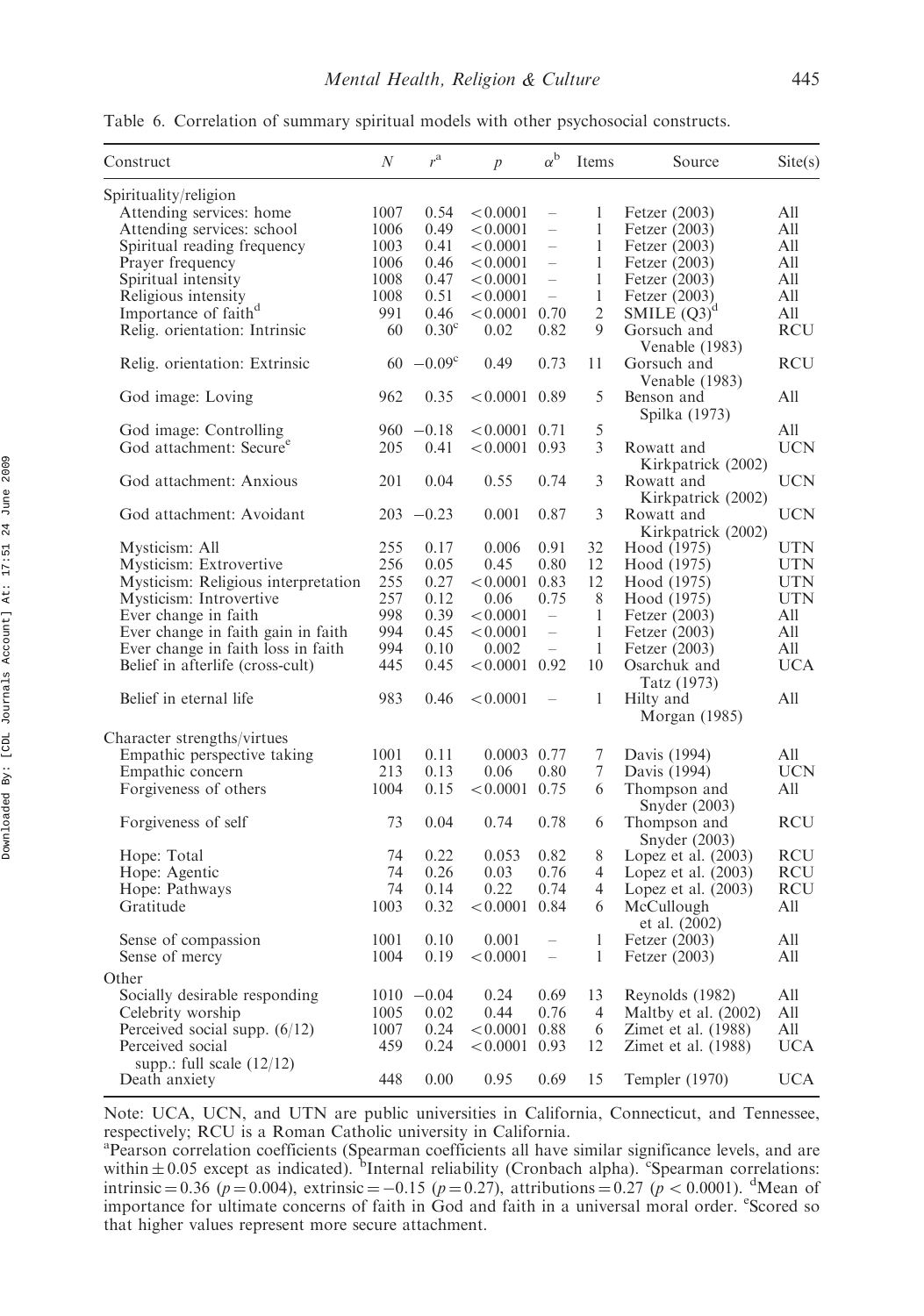religious interpretation factor  $(r = 0.27$ , convergent validity). They were less correlated with reports of actual experiences, either introvertive or extrovertive (although over longer periods of time, such experiences may perhaps be cultivated by spiritual practices).

Also predictably, summary models were positively associated with reports of ever having experienced a spiritual change  $(r=0.39, p<0.0001)$ , as well as with having experienced a gain in one's faith  $(r=0.45, p<0.0001,$  convergent validity). Summary models were also positively associated, although quite weakly, with having had a *loss* in one's faith ( $r = 0.10$ ,  $p = 0.002$ ). This may indicate that in order to have any faith to be lost, a person must have experienced some sort of prior exposure to a faith tradition, and could retain admiration for the moral qualities of particular models from that tradition.

Significant positive associations were also found with numerous measures of character strengths and virtues, which most participants agreed were important ultimate concerns (criterion validity). An exception that arguably supports divergent validity was the nonsignificant relation to the pathways subscale of the hope measure. In contrast to the agency subscale's focus on motivation (e.g., "I energetically pursue my goals"), the pathways subscale stresses ''the actual production of alternate routes when impeded,'' and repeatedly invokes the language of instrumental problem solving (e.g., ''there are lots of ways around any problem''), a theme less emphasized in most religious and spiritual traditions, or by many models they extol (Lopez, Snyder, & Pedrotti, 2003, pp. 94, 105). Another exception that supports divergent validity was that forgiveness of self was uncorrelated with spiritual models, as well as virtually all other religious and spiritual constructs. This is consistent with previous empirical research (see Toussaint & Williams, 2008), and perhaps reflects its less central role in religious teachings (e.g., it is hardly discussed by Rye et al., 2000).

Finally, summary models were not associated with socially desirable responding or with worshipful attitudes towards contemporary celebrities (divergent validity), but were positively associated with perceived social support, which has long been recognized as a correlate of many forms of religious and spiritual involvement. And summary models were not significantly associated with death anxiety, adding to mixed previous findings in both students and adults. Religious teachings about death and afterlife have been theorized to protect against death anxiety, and various measures of religiosity have at times shown inverse relationships with death anxiety. But other studies have found no correlation, and these mixed findings have sometimes varied by faith tradition (e.g., Al-Sabwah  $\&$ Abdel-Khalek, 2006; Cohen et al., 2005; Ens & Bond, 2007).

In additional analyses (not shown), it was found that all of these summary results were largely unchanged by using alternate constructions of the summary measure, for example, dividing by total weight (sum of importance ratings), or summing environmental scores after standardizing by their standard deviations (unweighted and standardized sums of environmental scores correlated very highly,  $r = 0.99$ ).

#### Open-ended responses

At the end of the SMILE, participants were invited to supply feedback (Q18) about their experience of completing the questionnaire, or any other reactions. Feedback ranging from 1 to 152 words in length  $(M = 24, SD = 20)$  was received from 34% of participants ( $N = 339$ ). Comments were predominantly positive, and a major theme ( $N = 116$ ) was reports that the questionnaire made them reflect on their beliefs and their life, which almost all appreciated (e.g., ''as I go through this questionnaire, I am beginning to realize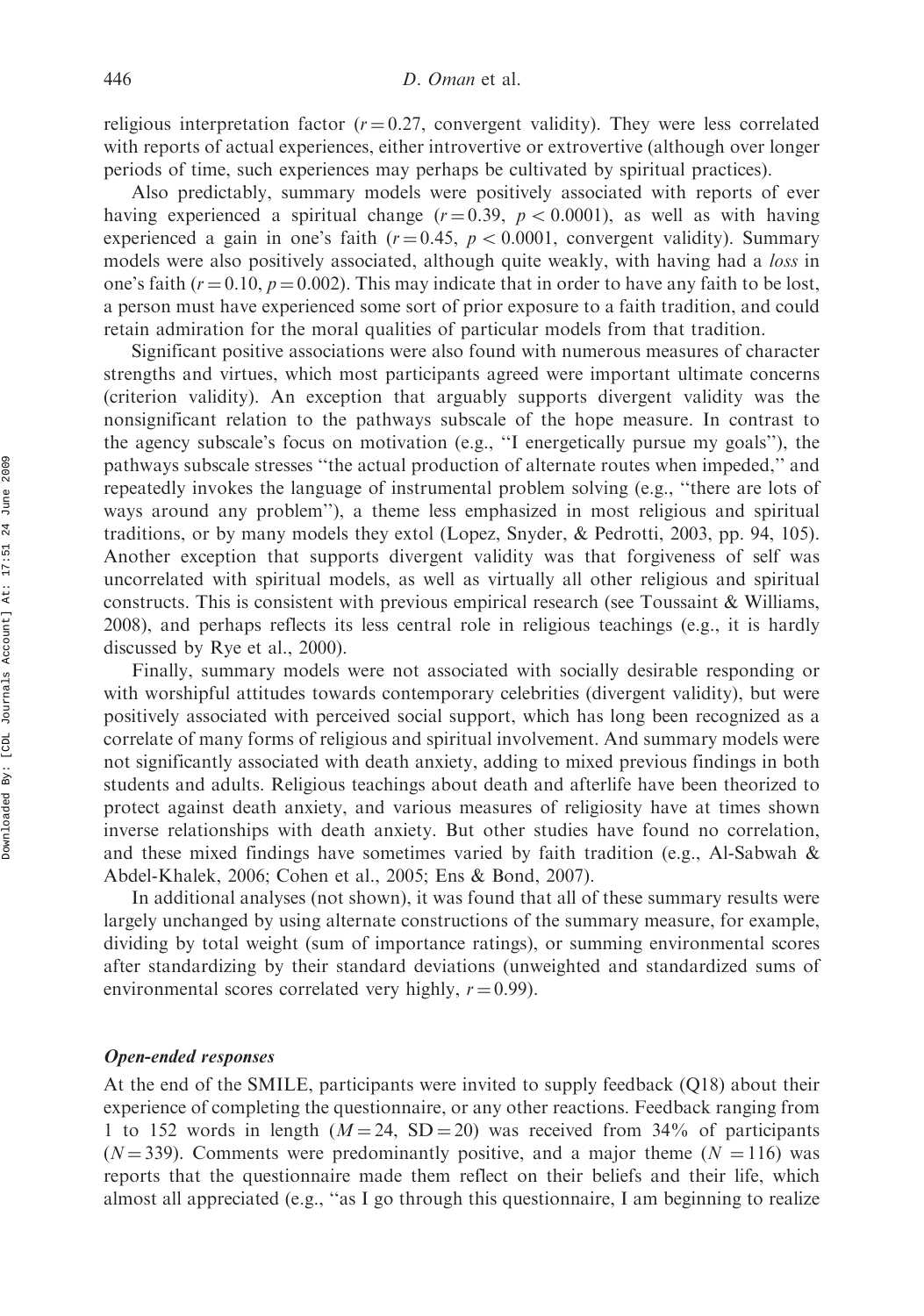that there are more people in my life than I thought that possess these qualities''). Only a very small number expressed negative emotions  $(N = 8, e.g., "I felt sad because I noticed$ that I am not as religious as I thought I was. I wish I was more religious''). Many explicitly said the questions were interesting or enjoyable  $(N = 35)$ . Many others did not comment directly on their experience of the questionnaire, but elaborated on their philosophy of life/spirituality in general ( $N = 108$ ), or of spiritual models ( $N = 57$ ).

## **Discussion**

This study applied a new measure, the SMILE, to investigate the perceived identities and influence of spiritual models within major social environments of importance to a diverse sample of US college students. Based on concepts from Bandura's (1986) Social Cognitive Theory, the SMILE was well received by respondents, confirming the viability of its fundamental design features. Numerous SMILE items as well as a summary measure of spiritual modeling influence demonstrated good psychometric properties, including adequate or fairly high 7-week test–retest reliability, and patterns of correlation with other constructs that supported convergent, divergent, and criterion-related validity.

In addition to examining the SMILE's psychometric properties, the present study provided initial substantive insights about whom US college students regard as spiritual models, and how model perceptions are associated with demographic and other factors. It revealed many group differences in expected directions, as well as substantial individual heterogeneity. Such information can inform planning and design of future studies of patterns, correlates, and dynamics over time of spiritual modeling variables, including short- and long-term causal influences on spirituality, health and well-being outcomes (e.g., Oman et al., 2007; Oman & Thoresen, 2007).

#### Implications for intervention development

We noted earlier that the spiritual modeling framework (Figure 1) suggests possible interventions at multiple levels (individual/environment) and on multiple factors (model information and availability, meta-beliefs, or implementation intentions). Findings from the present study may inform such interventions in at least two ways. First, they can contribute content to some interventions. For example, teachers who conduct classroom spiritual modeling interventions might facilitate student engagement by discussing survey findings about the diversity of cited models as well as the identities of the most commonly cited models within each environment (e.g., mothers, fellow students, ministers, Mother Teresa, etc.). Such discussions could permit students to learn from each other, and from the diversity of student experiences, as well as support critical thinking.

Second, the present findings can inform intervention design by assisting efforts to characterize preexisting spiritual modeling assets in individuals and environments (Lerner & Benson, 2003), sometimes called ''spiritual capital'' (Oman & Thoresen, 2007, p. 42). Despite widespread recognition of the importance of social learning, only a few previous empirical studies of any kind have attempted to directly characterize perceptions of behavioral model availability in social networks or naturalistic social environments (for rare examples see Cobb, Tedeschi, Calhoun, & Cann, 2006, on post-traumatic growth; and Simonton, 1975, on creativity in history).

The present study revealed areas of commonality across groups, but also much individual and group diversity. Clearly, in demographically and spiritually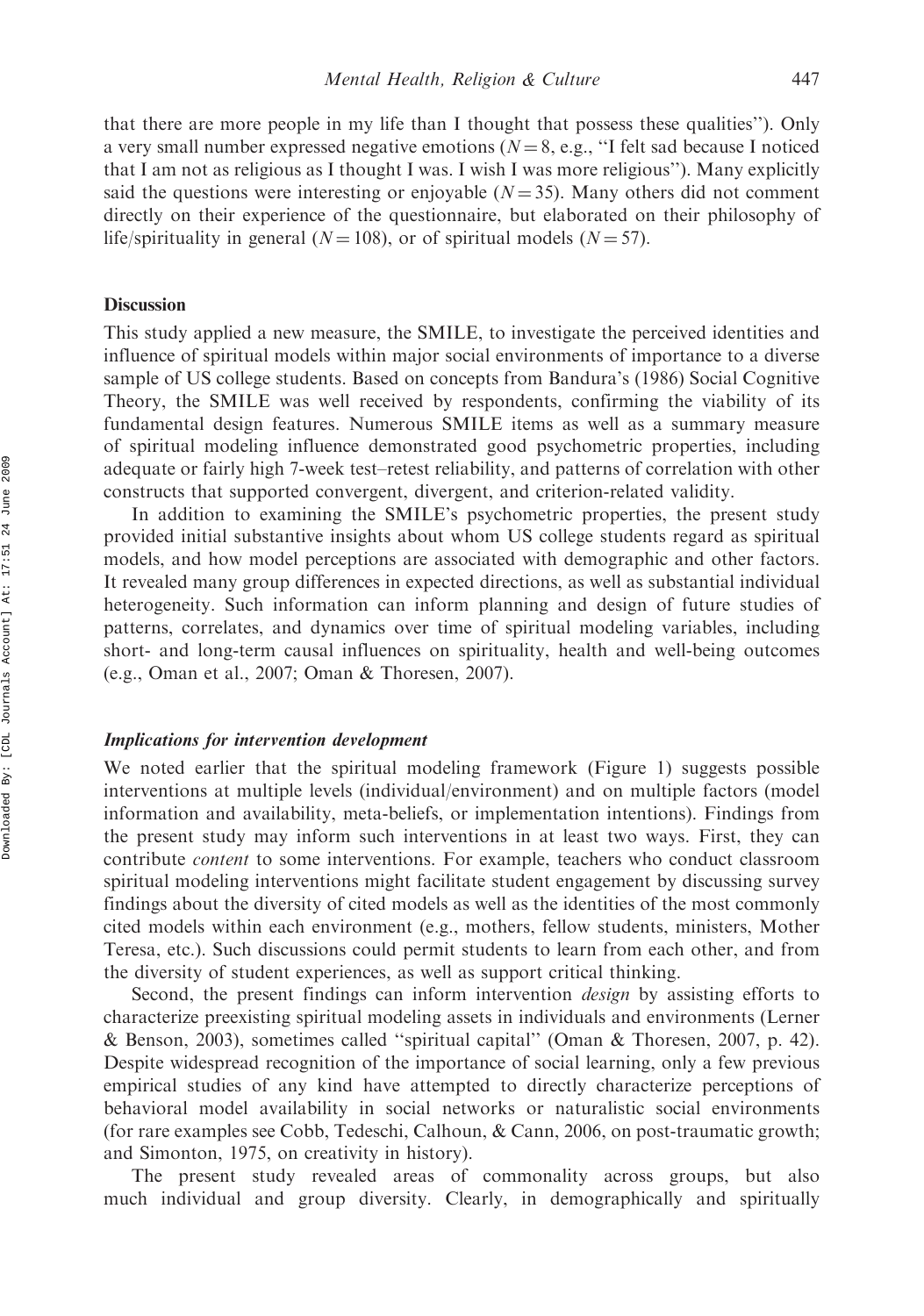heterogeneous populations, individuals may vary greatly in the perceived availability of models. Furthermore, the models who are valued are confined neither to a fixed set of everyday roles, nor to prominent models from a single faith tradition (e.g., Table 4). Awareness of these diverse assets and needs should inform individually focused assetbuilding interventions in heterogeneous populations. Similarly, efforts to enrich social environments to better support spiritual modeling learning processes (attention, retention, etc.) must take into account individual diversity as well as commonalities (e.g., Kristeller et al., 2005; Oman, Flinders, et al., 2008). The present study offers a reference point for characterizing the patterning of perceived spiritual models, and should be complemented by studies of the patterning of spiritual modeling meta-beliefs.

Oman, Flinders, and Thoresen (2008) demonstrated the feasibility of interventions based on the present conceptual framework. They described a college course focused on spiritual models that contained both academic and practical (or ''scientific'' and ''lab'') components. Encouraging findings, including large gains in spiritual modeling and wellbeing measures, emerged from a randomized trial that compared their intervention with both a control group, and a comparison intervention that lacked an equivalent spiritual modeling component.<sup>8</sup>

More generally, appropriately accommodating diverse faith traditions is important to maintain ethically grounded spiritual modeling interventions in non-denominational social environments. Oman and colleagues (2008) suggest that ''the key is not the blurring of religious distinctions or categories but ... enabling someone else to practice [his or] her religion" (quoting Gopin, p. 103). For many traditions, pedagogical resources are rich, but few systematic teaching resources are presently available (Oman & Thoresen, 2003a). Depending upon community context, an important challenge may on some occasions involve incorporating committed atheistic models of character strengths and virtues. Suitable material can also be found for such models.<sup>9</sup>

#### Strengths and limitations

This study has several strengths including a theoretical framework that is grounded in highly influential psychological theory, and supported by all major faith traditions. It used a large, ethnically and regionally diverse sample, and both internal and test–retest reliability were evaluated. Quantitative validation was obtained from many measures of spirituality and religion, virtues, and other psychosocial constructs, which were complemented by several open-ended questions that provided a more qualitatively oriented validation perspective.

Study conclusions should still be viewed in light of several limitations. It is unclear to what extent findings may generalize to those who are of other ages, who are not college students, or to students at other types of colleges or outside the US. Comparatively few participants were affiliated with non-Christian religions, leaving less statistical power for testing relationships in these groups. We do not know how results may have been affected by the incorporation in the introductory text and Part I (Q3) of particular virtues and illustrative examples, and the omission of others (e.g., other virtues in Peterson & Seligman, 2004). Respondents were not able to provide separate ratings for influence from prominent models from different time periods. Finally, test–retest reliability estimates may have been affected by administering a SMILE version that contained additional question subparts, as well as using an older and more homogeneous student sample.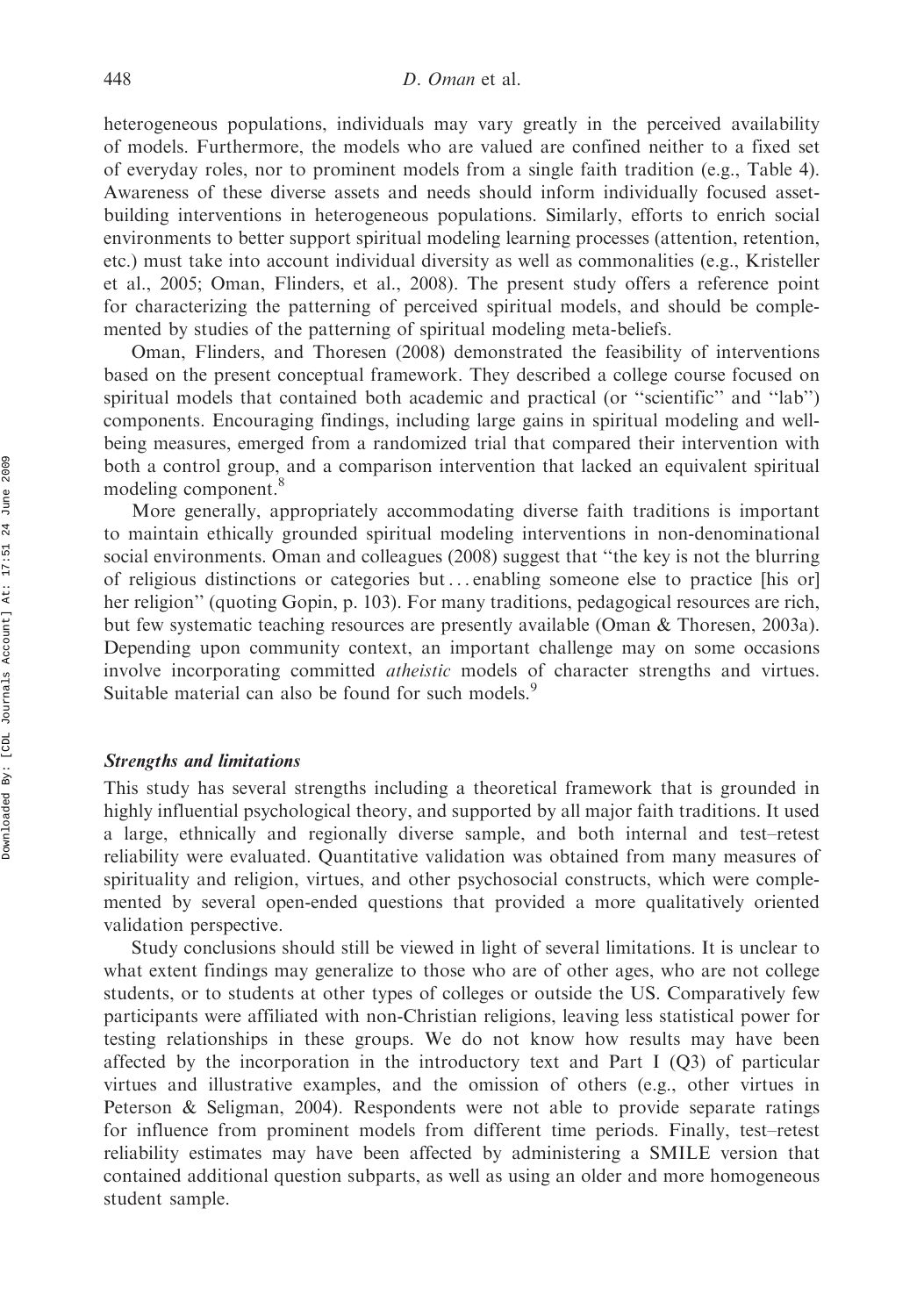## Future directions

Although the SMILE measure used in this study is a promising start, research is needed for further validation, and for developing complementary strategies to assess spiritual modeling variables. For example, qualitative studies could better illuminate the SMILE's strengths and limitations for capturing respondents' full range of relevant perceptions about spiritual models (Belzen & Hood, 2006). Such studies could potentially suggest refining or adding items, or ways of eliminating the summary measure's apparent ''floor effects'' (abundance of zeros) outside of participants who are both spiritual and religious (see Figure 2). Other potential ways to improve the SMILE include separate assessment of pre- and post-1900 model influence (Q9), alternate introductory lists of illustrative examples and spiritual qualities (Q3), or allowing participants to cite multiple models in everyday social environments (Q4–Q7). Alternate versions of the SMILE are also needed for other age groups (e.g., assessing models in the work environment for nonstudent adults). Cross-cultural validation research beyond the US and primarily Christian cohorts is needed. Last but not least, spiritual modeling research could be facilitated by developing briefer assessments of spiritual models. A nontrivial part of the SMILE's length arises from the communicative challenge of defining spirituality in an inclusive way, suggesting that abbreviated versions might be most readily feasible for homogeneous populations, such as congregants or students at denominational colleges.

Research on substantive questions is also needed. In addition to intervention studies, topics for research include a better understanding of ethnic differences; of spiritual influences on people who report no models; of how spiritual models change over time within individuals; and the role of subconscious processes and influences (Aarts, Gollwitzer, & Hassin, 2004; Hassin, Uleman, & Bargh, 2005).

More generally, we need to understand individual and environmental factors that impede or facilitate the fundamental SCT-based spiritual learning processes of attention, retention, reproduction in behavior, and motivation (Bandura, 1986). Such factors are a perennial concern of religious and spiritual educators, and their conceptualization might benefit from science/religion dialogue (Barbour, 2000; Oman & Thoresen, 2003b). For example, even though ''much disparity exists... in the role of the spiritual director,'' the underlying spiritual modeling processes and meta-beliefs could be studied and characterized (Moon, 2002, pp. 269–70). That is, from an empirical spiritual modeling perspective, what are the pedagogical similarities and differences between spiritual mentors such as clergy, Christian spiritual directors, Jewish sages, and Hindu gurus (Csikszentmihalyi & Rathunde, 1990; Oden, 1984; Raina, 2002; Schwartz, Bukowski, & Aoki, 2005)?

## **Conclusions**

We have presented the theoretical basis and an initial psychometric evaluation of the SMILE, the first structured measure focused on spiritual modeling perceptions. In a large and diverse sample of US college students, the SMILE's foundational sections demonstrated good validity and reliability, and were well-received by respondents. Learning from spiritual models is recognized as central to spiritual growth by all major faith traditions, as well as by an influential mainstream psychological theory (Bandura, 2003). Spiritual modeling factors, we argued, are potentially useful foci for both individual-level and environmental-level interventions in established fields such as pastoral psychology, as well as emerging fields such as spirituality and health (Miller & Thoresen, 2003;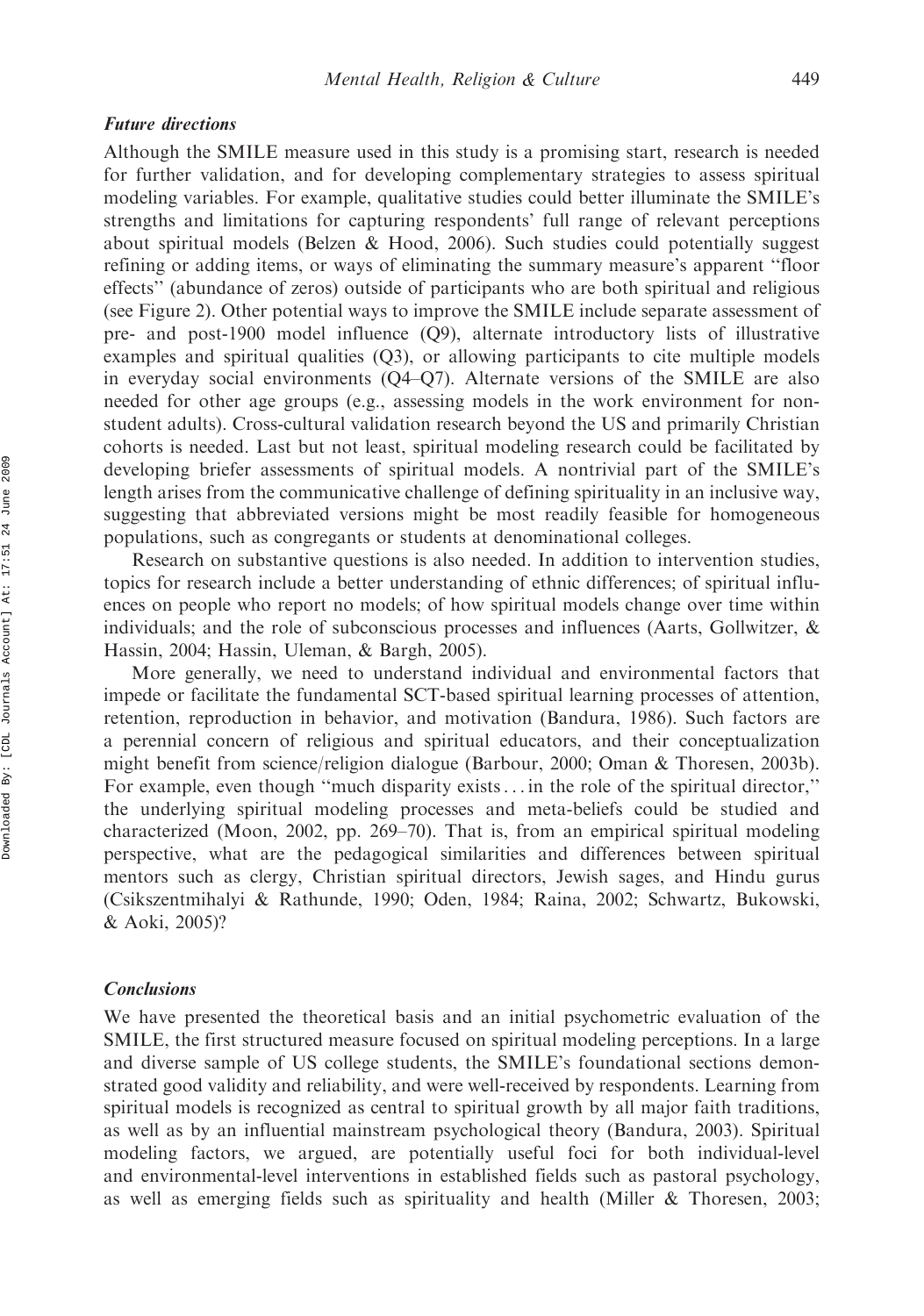Thoresen & Harris, 2002). We hope that the perspectives, tools, and findings described here may be useful for advancing basic scientific understanding as well as effective, ethically grounded interventions to foster spiritual growth, social betterment, and physical health.

## **Notes**

- 1. The present study's approach to defining spirituality is very similar to the increasingly influential definition of spirituality as a ''search for the sacred'' (Hill et al., 2000, p. 66; Pargament, 2007, p. 32; Zinnbauer & Pargament, 2005, pp. 35, 36). In presenting this definition, Hill, Pargament and colleagues (2000) specified that ''the term 'sacred' refers to a divine being, divine object, Ultimate Reality, or Ultimate Truth as perceived by the individual'' (p. 66). Conversely, Emmons (1999) uses the term ''ultimate concerns'' to refer to ''the multiple personal goals that a person might possess in striving toward the sacred. ... individuals' implicit worldview beliefs give rise to goal concerns that reflect how they 'walk with ultimacy' in daily life'' (pp. 6–7).''
- 2. We felt that concrete illustrations were necessary for communication, despite the potential for biasing results. The relevant SMILE introductory text stated: ''For example, some people feel they have learned wise daily living from: Wise people in history—such as writers, philosophers, saints, or figures such as Jesus or the Buddha; Wise people in their family or community, such as their friends, parents, or grandparents; Ordinary people who are partly wise, partly foolish; Many different people (learning little bits of wisdom from each).''
- 3. The theme of human relationships was far less common among spiritual and/or religious participants, perhaps partly because they received a different variant of Q2 (see Table 1).
- 4. Compared with others, the ''neither'' group cited fewer prominent models both pre-1900 (21% vs. 46%) and post-1900 (33% vs. 51%), but the identities and approximate conditional proportions of 5/6 cited models remained unchanged: Before 1900, Jesus, the Buddha, and Abraham Lincoln (36%, 17%, and 8%); After 1900, Mahatma Gandhi, Mother Teresa, and Martin Luther King Jr (31%, 31%, and 17%, respectively).
- 5. Using either Pearson product-moment or polychoric correlations, factor analyses of the four environmental influence items (Q9) also revealed a single factor, as did factor analyses of the numbers of reported models (O4–O7).
- 6. Socially desirable responding was uncorrelated with influence items (Q9), and with three of the four model counts (Q4–Q7), excepting only number of school models ( $r = -0.08$ ,  $p < 0.05$ ).
- 7. Thus, internal reliability estimates based on the uncorrelated measurement errors of classical test theory, such as Cronbach's alpha, are not appropriate (Bollen, 1989).
- 8. Findings from a randomized trial of the Oman et al. (2008) intervention show increases vs. controls at 2-month follow-up in summary spiritual models, especially pre-1900 (Cohen's  $d = 0.78$ ,  $p < 0.05$ , a "large" effect size). The trial also reported benefits in increased nonmaterialistic aspirations, more favorable views of God, reductions in dysfunctional religious coping, large gains in mindfulness (viewed as a learning skill), and large gains in two key spiritual modeling meta-beliefs, perceived efficacy for learning from community-based and from prominent spiritual models (all ds  $\geq$  0.65, ps < 0.05; Oman et al., 2007; Shapiro, Oman, Thoresen, Plante, & Flinders, 2008). Such a college course could also be viewed as an environmental-level intervention that supports transformation of school-based spiritual modeling meta-beliefs, especially if enduringly integrated into the curriculum. Oman and colleagues (2008) present the course design as compatible with an inclusive definition of spirituality as ''seeking a sense of being or becoming connected to something greater than just oneself'' (p. 82), operationalized as character strengths and virtues (Peterson & Seligman, 2004).
- 9. For example, a striking case is provided by Gora (G.R. Rao), a committed atheist who labored with Mahatma Gandhi for Indian independence and social justice. Gora's and Gandhi's relationship exemplifies how theists and atheists can find respectful, trusting, and even affectionate common ground in shared ideals of social service. Gandhi told Gora that ''Whether you are in the right or I am in the right, results will prove,'' but that ''I can see an ideal in your talk. I can neither say my theism is right nor your atheism wrong. We are seekers after truth. ... go ahead with your work. I will help you, though your method is against mine.'' (Rao, 1951, p. 44).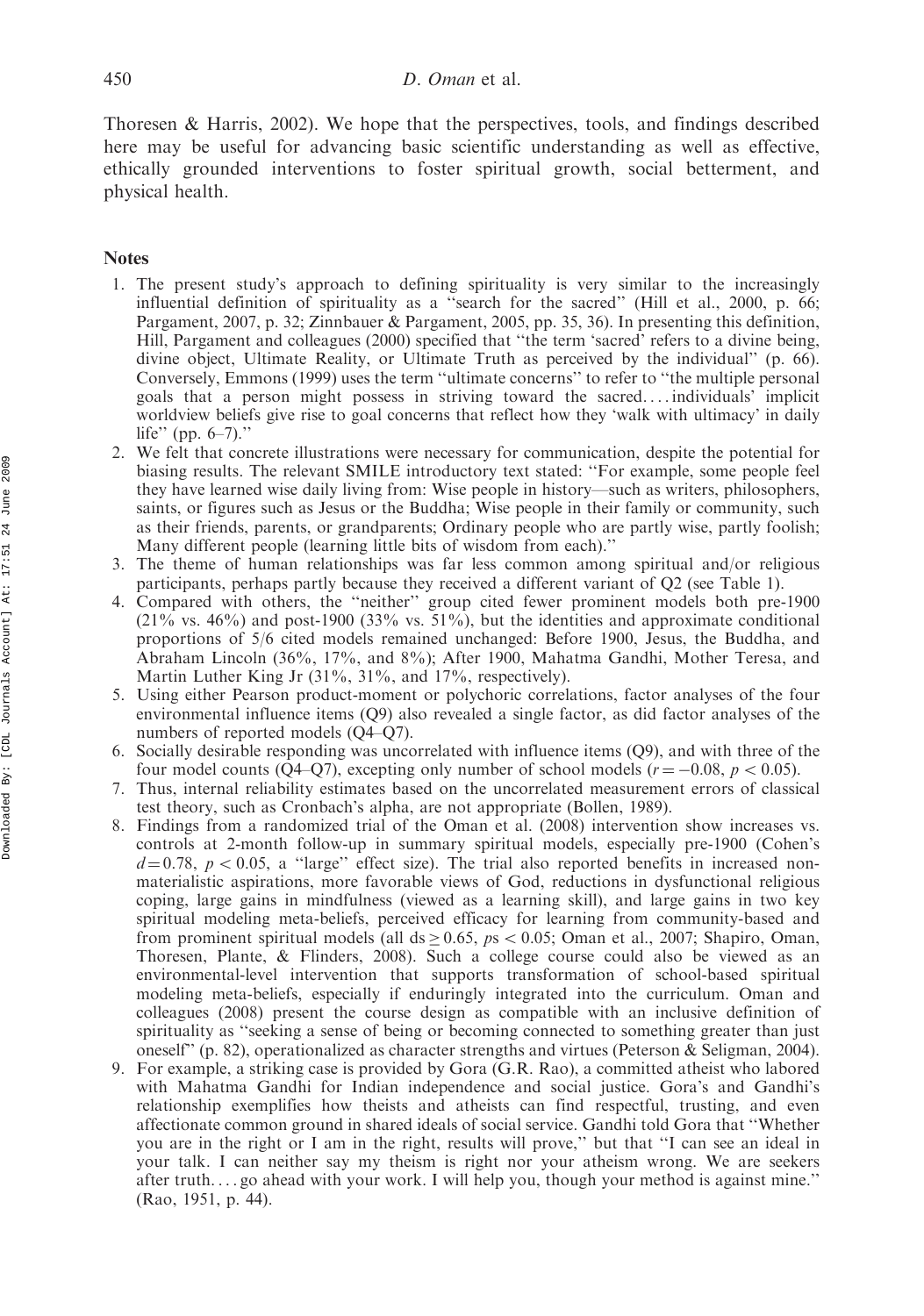#### References

a` Kempis, T. (1441/1952). The imitation of Christ. New York: Penguin.

- Aarts, H., Gollwitzer, P.M., & Hassin, R.R. (2004). Goal contagion: Perceiving is for pursuing. Journal of Personality and Social Psychology, 87, 23–37.
- Al-Sabwah, M.N., & Abdel-Khalek, A.M. (2006). Religiosity and death distress in Arabic college students. Death Studies, 30, 365–375.
- Astin, A.W., Astin, H.S., Lindholm, J.A., Bryant, A.N., Calderone, S., & Szelenyi, K. (2005). The spiritual life of college students: A national study of college students' search for meaning and purpose. Higher Education Research Institute, University of California, Los Angeles (full text: http://spirituality.ucla.edu/reports/index.html).
- Bandura, A. (1986). Social foundations of thought and action: A social cognitive theory. Englewood Cliffs, NJ: Prentice Hall.
- Bandura, A. (2003). On the psychosocial impact and mechanisms of spiritual modeling. The International Journal for the Psychology of Religion, 13, 167–174.
- Barbour, I.G. (2000). When science meets religion (1st ed.). San Francisco: HarperSanFrancisco.
- Belzen, J.A., & Hood, R.W. (2006). Methodological issues in the psychology of religion: Toward another paradigm? Journal of Psychology: Interdisciplinary and Applied, 140, 5–28.
- Benson, P., & Spilka, B. (1973). God image as a function of self-esteem and locus of control. Journal for the Scientific Study of Religion, 12, 297–310.
- Bollen, K.A. (1989). Structural equations with latent variables. New York: Wiley.
- Boyatzis, C.J., Dollahite, D.C., & Marks, L.D. (2005). The family as a context for religious and spiritual development in children and youth. In E.C. Roehlkepartain, P.E. King, L. Wagener  $\&$ P.L. Benson (Eds.), The handbook of spiritual development in childhood and adolescence (pp. 297–309). Thousand Oaks, CA: Sage.
- Campbell, M.K., Hudson, M.A., Resnicow, K., Blakeney, N., Paxton, A., & Baskin, M. (2007). Church-based health promotion interventions: Evidence and lessons learned. Annual Review of Public Health, 28, 213–234.
- Cobb, A.R., Tedeschi, R.G., Calhoun, L.G., & Cann, A. (2006). Correlates of posttraumatic growth in survivors of intimate partner violence. Journal of Traumatic Stress, 19, 895–903.
- Cohen, A.B., Pierce Jr, J.D., Chambers, J., Meade, R., Gorvine, B.J., & Koenig, H.G. (2005). Intrinsic and extrinsic religiosity, belief in the afterlife, death anxiety, and life satisfaction in young Catholics and Protestants. Journal of Research in Personality, 39, 307–324.
- Cohen, J. (1988). Statistical power analysis for the behavioral sciences(2nd ed.). Hillsdale, NJ: Erlbaum.
- Csikszentmihalyi, M., & Rathunde, K. (1990). The psychology of wisdom: An evoluationary interpretation. In R.J. Sternberg (Ed.), *Wisdom: Its nature, origins, and development* (pp. 25–51). New York: Cambridge University Press.
- Davis, M.H. (1994). *Empathy: A social psychological approach*. Madison, WI: Brown & Benchmark.
- Emmons, R.A. (1999). The psychology of ultimate concerns: Motivation and spirituality in personality. New York: Guilford.
- Ens, C., & Bond Jr, J.B. (2007). Death anxiety in adolescents: The contributions of bereavement and religiosity. Omega: Journal of Death and Dying, 55, 169–184.
- Fetzer Institute (2003). Multidimensional measurement of religiousness/spirituality for use in health research (2nd ed.). Kalamazoo, MI: Fetzer Institute (full text: http://www.fetzer.org).
- Gallup, G., & Lindsay, D.M. (1999). Surveying the religious landscape: Trends in U.S. beliefs. Harrisburg, PA: Morehouse.
- Glanville, J.L., Sikkink, D., & Hernandez, E.I. (2008). Religious involvement and educational outcomes: The role of social capital and extracurricular participation. The Sociological Quarterly, 49, 105–137.
- Glenn, C.L. (2003). Public education changes partners. In H. Heclo & W.M. McClay (Eds.), Religion returns to the public square: Faith and policy in America (pp. 299–325). Washington, DC: Woodrow Wilson Center Press.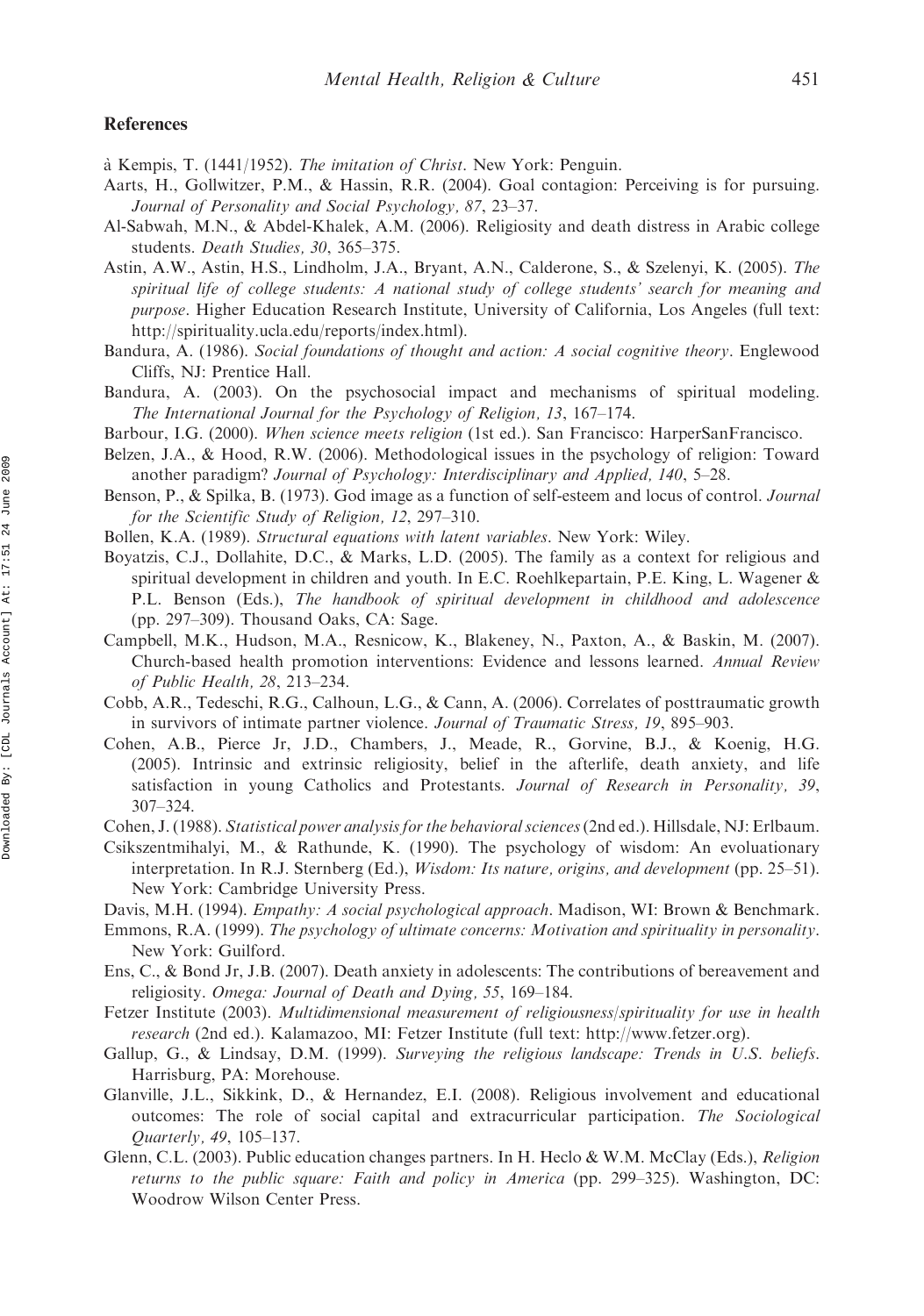- Gorsuch, R.L., & Venable, G.D. (1983). Development of an ''age universal'' I-E scale. Journal for the Scientific Study of Religion, 22, 181–187.
- Haley, E., White, C., & Cunningham, A. (2001). Branding religion: Christian consumers' understandings of Christian products. In D.A. Stout & J.M. Buddenbaum (Eds.), Religion and popular culture (pp. 269–288). Ames, IA: Iowa State University Press.
- Hassin, R.R., Uleman, J.S., & Bargh, J.A. (Eds.). (2005). The new unconscious. New York: Oxford University Press.
- Hendrick, C., & Hendrick, S. (1986). A theory and method of love. Journal of Personality and Social Psychology, 50, 392–402.
- Hill, P.C., Pargament, K.I., Hood Jr, R.W., McCullough, M.E., Swyers, J.P., Larson, D.B., et al. (2000). Conceptualizing religion and spirituality: Points of commonality, points of departure. Journal for the Theory of Social Behaviour, 30, 51–77.
- Hilty, D.M., & Morgan, R.L. (1985). Construct validation for the religious involvement inventory: Replication. Journal for the Scientific Study of Religion, 4, 75–86.
- Hood, R.W. (1975). The construction and preliminary validation of a measure of reported mystical experience. Journal for the Scientific Study of Religion, 14, 29-41.
- Hood, R.W., Spilka, B., Hunsberger, B., & Gorsuch, R. (1996). The psychology of religion: An empirical approach. New York: Guilford.
- Huppert, F. (2004). A population approach to positive psychology: The potential for population interventions to promote well-being and prevent disorder. In P.A. Linley  $\&$  S. Joseph (Eds.), Positive psychology in practice (pp. 693–709). New York: Wiley.
- Kristeller, J.L., Rhodes, M., Cripe, L.D., & Sheets, V. (2005). Oncologist assisted spiritual intervention study (OASIS): Patient acceptability and initial evidence of effects. International Journal of Psychiatry in Medicine, 35, 329–347.
- Lent, R.W., & Lopez, F.G. (2002). Cognitive ties that bind: A tripartite view of efficacy beliefs in growth-promoting relationships. Journal of Social & Clinical Psychology, 21, 256–286.
- Lerner, R.M. (2008). Spirituality, positive purpose, wisdom, and positive development in adolescence: Comments on Oman, Flinders, and Thoresen's ideas about ''integrating spiritual modeling into education." The International Journal for the Psychology of Religion, 18, 108–118.
- Lerner, R.M., & Benson, P.L. (2003). Developmental assets and asset-building communities: Implications for research, policy, and practice. New York: Kluwer Academic/Plenum Publishers.
- Lopez, S.J., Snyder, C.R., & Pedrotti, J.T. (2003). Hope: Many definitions, many measures. In S.J. Lopez & C.R. Snyder (Eds.), *Positive psychological assessment: A handbook of models and* measures (pp. 91–106). Washington, DC: American Psychological Association.
- Maltby, J., Houran, J., Lange, R., Ashe, D., & McCutcheon, L.E. (2002). Thou shalt worship no other gods—unless they are celebrities: The relationship between celebrity worship and religious orientation. Personality and Individual Differences, 32, 1157–1172.
- McCullough, M.E., Emmons, R.A., & Tsang, J.-A. (2002). The grateful disposition: A conceptual and empirical topography. Journal of Personality and Social Psychology, 82, 112-127.
- Mikulincer, M., & Shaver, P.R. (2007). Attachment in adulthood: Structure, dynamics, and change. New York: Guilford.
- Miller, W.R., & Thoresen, C.E. (2003). Spirituality, religion, and health: An emerging research field. American Psychologist, 58, 24–35.
- Moon, G.W. (2002). Spiritual direction: Meaning, purpose, and implications for mental health professionals. Journal of Psychology & Theology [Special Issue: Psychotherapy and spiritual direction, part I],  $30$ ,  $264-275$ .
- Nippert-Eng, C.E. (1996). Home and work: Negotiating boundaries through everyday life. Chicago, IL: University of Chicago Press.
- Nord, W.A., & Haynes, C.C. (1998). Taking religion seriously across the curriculum. Alexandria, VA: Association for Supervision and Curriculum Development.
- Oden, T.C. (1984). Care of souls in the classic tradition. Philadelphia, PA: Fortress Press.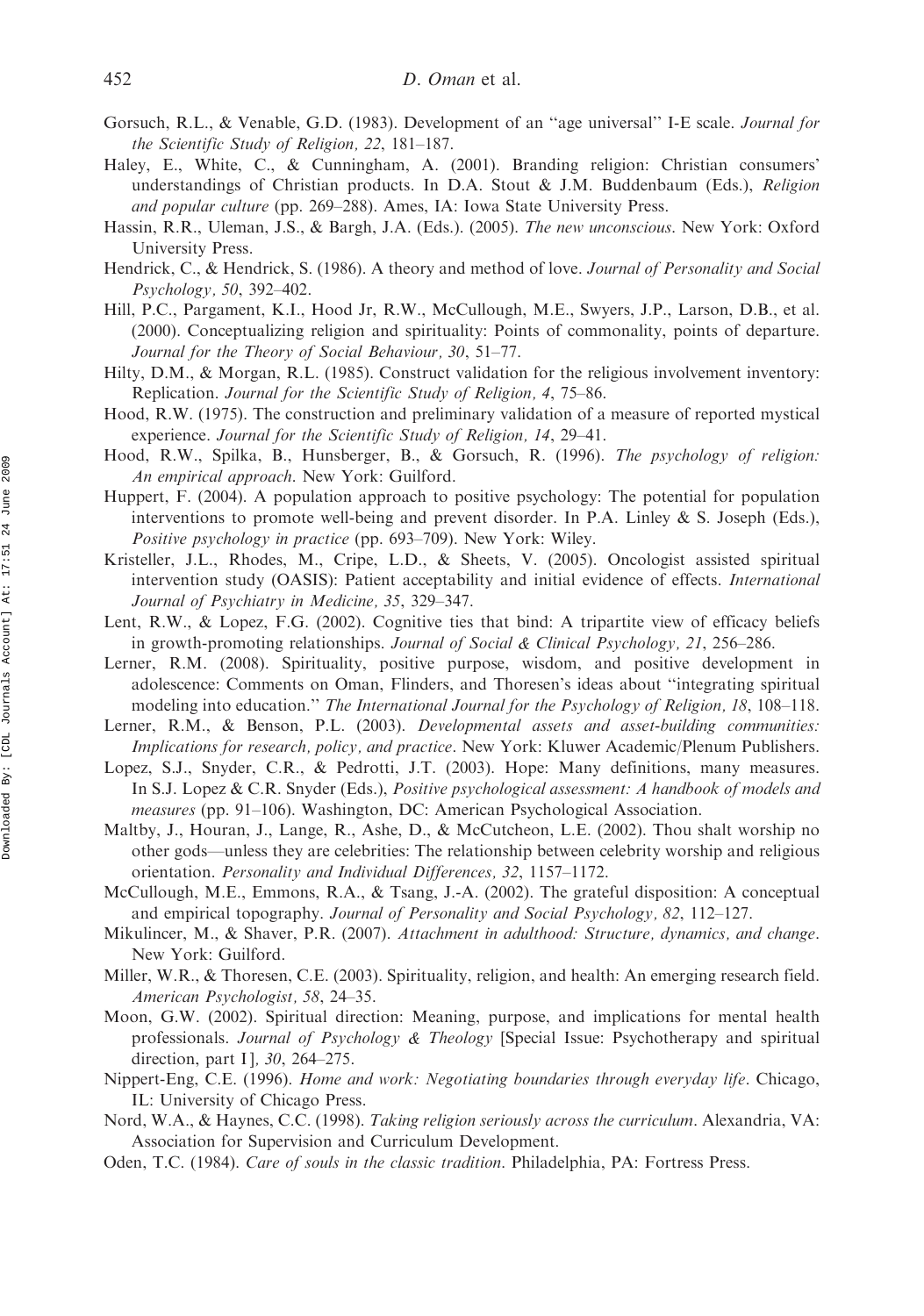- Oman, D., Flinders, T., & Thoresen, C.E. (2008). Integrating spiritual modeling into education: A college course for stress management and spiritual growth. The International Journal for the Psychology of Religion, 18, 79–107.
- Oman, D., Shapiro, S.L., Thoresen, C.E., Flinders, T., Driskill, J.D., & Plante, T.G. (2007). Learning from spiritual models and meditation: A randomized evaluation of a college course. Pastoral Psychology, 55, 473–493.
- Oman, D., & Thoresen, C.E. (2003a). The many frontiers of spiritual modeling. The International Journal for the Psychology of Religion, 13, 197–213.
- Oman, D., & Thoresen, C.E. (2003b). Spiritual modeling: A key to spiritual and religious growth? The International Journal for the Psychology of Religion, 13, 149–165.
- Oman, D., & Thoresen, C.E. (2005). Do religion and spirituality influence health? In R.F. Paloutzian & C.L. Park (Eds.), Handbook of the psychology of religion and spirituality (pp. 435–459). New York: Guilford.
- Oman, D., & Thoresen, C.E. (2007). How does one learn to be spiritual? The neglected role of spiritual modeling in health. In T.G. Plante & C.E. Thoresen (Eds.), Spirit, science and health: How the spiritual mind fuels physical wellness (pp. 39–54). Westport, CT: Praeger.
- Oman, D., Thoresen, C.E., & Driskill, J.D. (2008). So help me God: A social cognitive approach to God-mediated control. Paper presented at colloquium on Cognitive Science and Religion, sponsored by University of California at Berkeley, and Graduate Theological Union, Berkeley, CA, March 6.
- Osarchuk, M., & Tatz, S.J. (1973). Effect of induced fear of death on belief in afterlife. Journal of Personality and Social Psychology, 27, 256–260.
- Paloutzian, R.F. (2005). Religious conversion and spiritual transformation: A meaning-system analysis. In R.F. Paloutzian & C.L. Park (Eds.), Handbook of the psychology of religion and spirituality (pp. 331–347). New York: Guilford.
- Pargament, K.I. (2007). Spiritually integrated psychotherapy: Understanding and addressing the sacred. New York: Guilford Press.
- Peterson, C., & Seligman, M.E.P. (2004). Character strengths and virtues: A handbook and classification. Washington, DC and New York: American Psychological Association and Oxford University Press.
- Plante, T.G. (2007). Integrating spirituality and psychotherapy: Ethical issues and principles to consider. Journal of Clinical Psychology, 63, 891–902.
- Post, S.G., Puchalski, C.M., & Larson, D.B. (2000). Physicians and patient spirituality: Professional boundaries, competency, and ethics. Annals of Internal Medicine, 132, 578–583.
- Powell, L.H., Shahabi, L., & Thoresen, C.E. (2003). Religion and spirituality: Linkages to physical health. American Psychologist, 58, 36–52.
- Raina, M.K. (2002). Guru-shishya relationship in Indian culture: The possibility of a creative resilient framework. Psychology and Developing Societies, 14, 167–198.
- Rao, G.R. (1951). An atheist with Gandhi. Ahmedabad: Navajivan Pub. House.
- Reynolds, W.M. (1982). Development of reliable and valid short forms of the Marlowe–Crowne Social Desirability Scale. Journal of Clinical Psychology, 38, 119-125.
- Rowatt, W.C., & Kirkpatrick, L.A. (2002). Two dimensions of attachment to God and their relation to affect, religiosity, and personality constructs. Journal for the Scientific Study of Religion, 41, 637–651.
- Rye, M.S., Pargament, K.I., Ali, M.A., Beck, G.L., Dorff, E.N., Hallisey, C., et al. (2000). Religious perspectives on forgiveness. In M.E. McCullough, K.I. Pargament & C.E. Thoresen (Eds.), Forgiveness: Theory, research, and practice (pp. 17–40). New York: Guilford.
- Schwartz, K.D., Bukowski, W.M., & Aoki, W.T. (2005). Mentors, friends, and gurus: Peer and nonparent influences on spiritual development. In E.C. Roehlkepartain, P.E. King, L. Wagener & P.L. Benson (Eds.), The handbook of spiritual development in childhood and adolescence (pp. 310–323). Thousand Oaks, CA: Sage.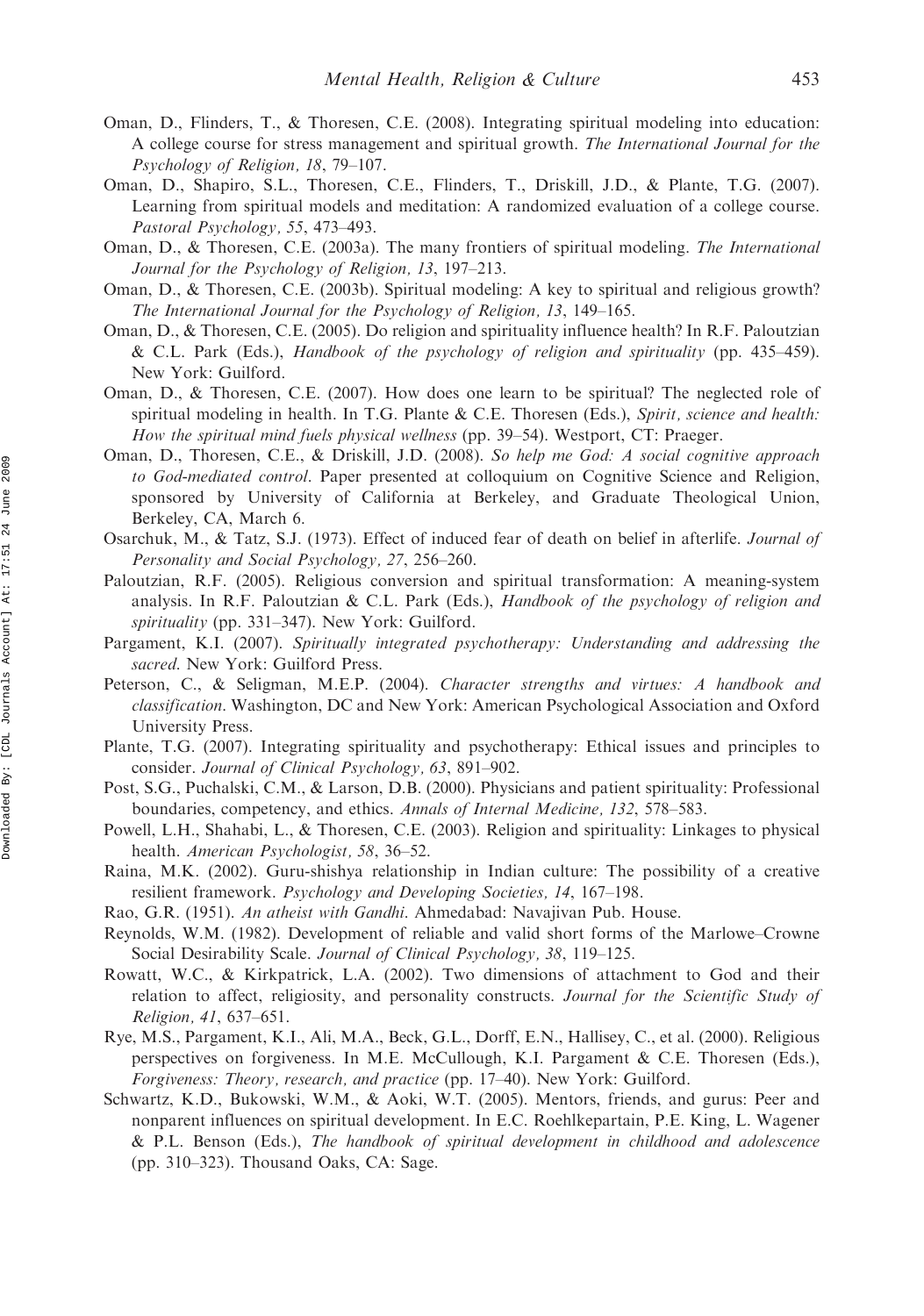- Shapiro, S.L., Oman, D., Thoresen, C.E., Plante, T.G., & Flinders, T. (2008). Cultivating mindfulness: Effects on well-being. Journal of Clincal Psychology, 64, 840–862.
- Sheldon, C.M. (1898). In his steps: "what would Jesus do?". Chicago, IL: Advance Publishing.
- Simonton, D.K. (1975). Sociocultural context of individual creativity: A transhistorical time-series analysis. Journal of Personality and Social Psychology, 32, 1119–1133.
- Smedley, B.D., & Syme, S.L. (Eds.). (2000). Promoting health: Intervention strategies from social and behavioral research. Washington, DC: National Academy Press.
- Smith, C. (2003). Theorizing religious effects among American adolescents. Journal for the Scientific Study of Religion, 42, 17–30.
- Smith, C., & Denton, M.L. (2005). Soul searching: The religious and spiritual lives of American teenagers. Oxford; New York: Oxford University Press.
- Steen, T.A., Kachorek, L.V., & Peterson, C. (2003). Character strengths among youth. Journal of Youth & Adolescence, 32, 5-16.
- Steensland, B., Park, J.Z., Regnerus, M.D., Robinson, L.D., Wilcox, W.B., & Woodberry, R.D. (2000). The measure of American religion: Toward improving the state of the art. Social Forces, 79, 291–318.
- Stokols, D. (1992). Establishing and maintaining healthy environments: Toward a social ecology of health promotion. American Psychologist, 47, 6–22.
- Templer, D.I. (1970). The construction and validation of a death anxiety scale. Journal of General Psychology, 82, 165–177.
- Thompson, L.Y., & Snyder, C.R. (2003). Measuring forgiveness. In S.J. Lopez & C.R. Snyder (Eds.), Positive psychological assessment: A handbook of models and measures (pp. 301–312). Washington, DC: American Psychological Association.
- Thoresen, C.E., & Harris, A.H. (2002). Spirituality and health: What's the evidence and what's needed? Annals of Behavioral Medicine, 24, 3–13.
- Tillich, P. (1951). Systematic theology. Chicago, IL: University of Chicago Press.
- Tisdell, E.J. (2007). In the new millenium: The role of spirituality and the cultural imagination in dealing with diversity and equity in the higher education classroom. Teachers College Record, 109, 531–560.
- Toussaint, L.L., & Williams, D.R. (2008). National survey results for Protestant, Catholic, and nonreligious experiences of seeking forgiveness and of forgiveness of self, of others, and by God. Journal of Psychology and Christianity, 27, 120–130.
- Youniss, J., McLellan, J.A., & Yates, M. (1999). Religion, community service, and identity in American youth. Journal of Adolescence, 22, 243–253.
- Zimet, G.D., Dahlem, N.W., Zimet, S.G., & Farley, G.K. (1988). The Multidimensional Scale of Perceived Social Support. Journal of Personality Assessment, 52, 30–41.
- Zinnbauer, B.J., & Pargament, K.I. (2005). Religiousness and spirituality. In R.F. Paloutzian & C.L. Park (Eds.), The handbook of the psychology of religion and spirituality (pp. 21–42). New York: Guilford.
- Zinnbauer, B.J., Pargament, K.I., Cole, B., Rye, M.S., Butter, E.M., Belavich, T.G., et al. (1997). Religion and spirituality: Unfuzzying the fuzzy. Journal for the Scientific Study of Religion, 36, 549–564.

### Appendix 1: Explanation of theoretical framework

The purpose of this appendix is to clarify and further elaborate the conceptual framework represented in Figure 1. To help guide future theory and application of the SMILE, this appendix illustrates and clarifies intra-individual factors, environmental factors, relationships, individual and group spiritual modeling meta-beliefs, and the patterning of modeling perceptions.

## Intra-individual factors

At the core of the model are factors within the focal individual, represented as the oval in Figure 1. Key internal factors include an individual's spiritual beliefs, as well as related factors such as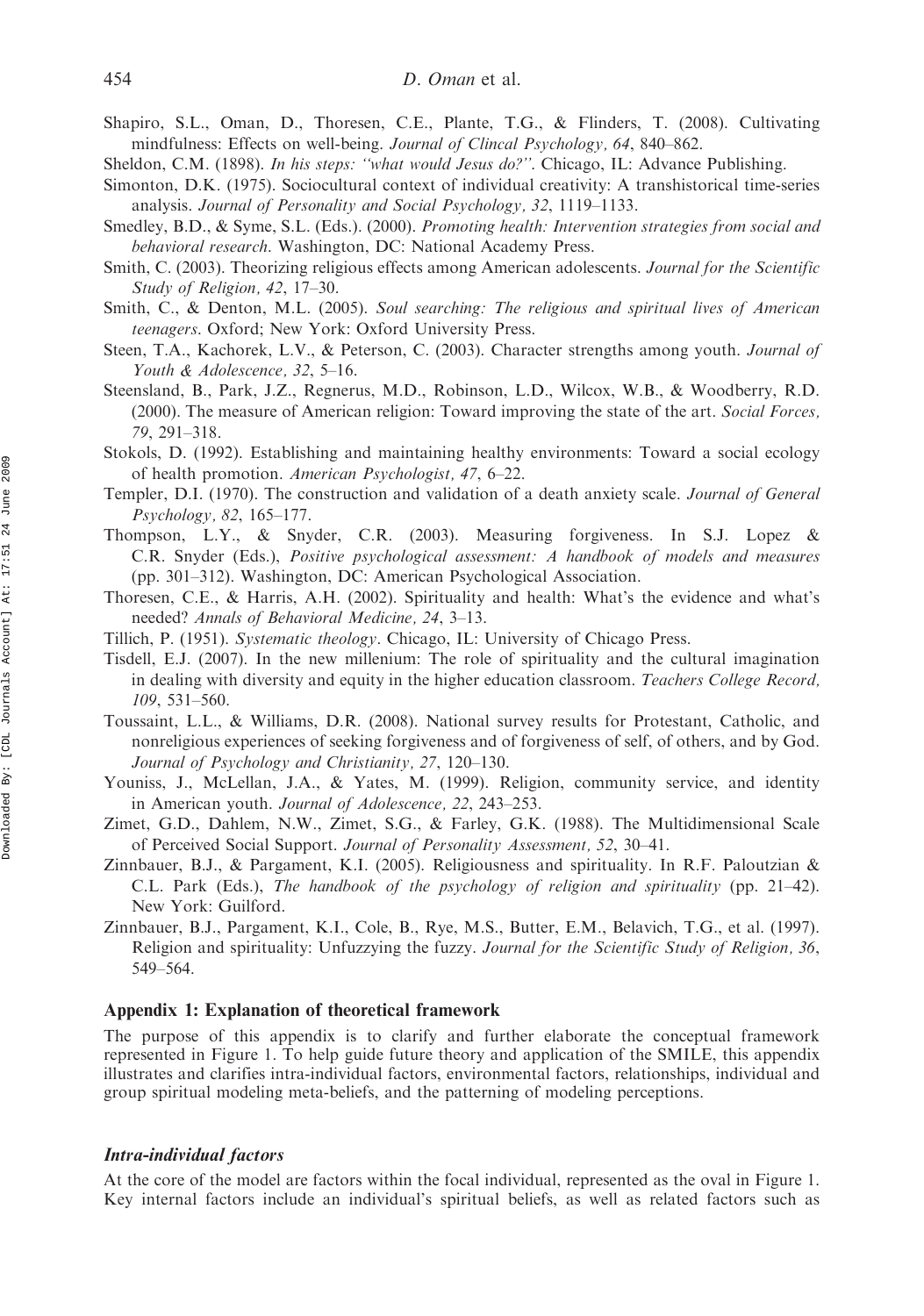spiritual experiences, previously learned information about model behaviors, and motivation to learn from models. These factors are not static and are closely connected to social learning processes, such as *attention*, *retention*, and *motivation*. They change and evolve over an individual's life course, sometimes dramatically, as in cases of spiritual transformation (Paloutzian, 2005). Like other forms of social learning, spiritual modeling may take place either consciously or subconsciously (Aarts et al., 2004; Hassin et al., 2005; Oman & Thoresen, 2003b).

Of special interest are an individual's spiritual modeling meta-beliefs, a subset of spiritual beliefs, represented as the central circle in Figure 1. These beliefs concern ideas about how and why people learn from spiritual models. They represent a subset of metacognitive beliefs. Depending on how a researcher defines spirituality, different components of an individual's belief system may qualify as spiritual meta-beliefs. For example, if spirituality is defined theistically in relation to a deity, then many life-long non-believers may have few spiritual modeling meta-beliefs beyond the opinion that ''learning theistic spirituality from anyone is irrelevant to my personal life.'' In contrast, most people may be viewed as holding spiritual modeling meta-beliefs when spirituality is defined in other ways, such as a search related to perceived sacred qualities or ultimate concerns (Emmons, 1999; Hill et al., 2000; Pargament, 2007).

Regardless of how spirituality is defined, spiritual modeling processes may be influenced by meta-beliefs, represented as bullet points in Figure 1. Such beliefs may concern criteria for recognizing a worthwhile spiritual model (e.g., qualities such as compassion or faith); the value and function of learning from spiritual models (e.g., spiritual, social, or physical benefits); *aids* for learning (e.g., devotional reading, meditation, fellowship); observable signs or conditions for learning (e.g., born-again experiences); and one's efficacy perceptions about one's current capacity to learn from spiritual models. Such efficacy perceptions may pertain to one's autonomous agency, as well as to one's socially or divinely assisted capacity for agency. The latter are sometimes called proxy agency and integral agency (Bandura, 2003; Oman, Thoresen, & Driskill, 2008).

Spiritual modeling meta-beliefs guide choices in behavior, attention, and affiliation, and may be held at a conscious or unconscious level (Aarts et al., 2004; Hassin et al., 2005). For example, in concert with an individual's spiritual and religious beliefs (the octagon in Figure 1), spiritual modeling meta-beliefs, whether conscious or subconscious, may influence choices of friends, vocations, marital partners, and/or membership in groups. In some cases meta-beliefs about spiritual modeling may help inspire life-long commitments to particular spiritual practices, directors, teachers, or lifestyles. As represented in the ''Behaviors'' and ''Outcomes'' boxes in Figure 1, these behaviors and choices may also beneficially or adversely affect other outcomes of interest. These outcomes may include mental, physical, and spiritual health, academic achievement, prosocial behavior, and civic engagement.

#### Environmental factors

However, an individual's spiritual engagement and meta-beliefs do not arise autonomously—they are also deeply affected by social environments, represented by the outer semicircle in Figure 1. For adults, social environments may include home and family, school, workplace, religious or spiritual organizations, or other environments such as clubs. Different social environments are not completely ''compartmentalized,'' but may reciprocally influence each other to a degree that varies by individual circumstances (e.g., Nippert-Eng, 1996). Electronic, oral, and printed media are also recognized in SCT as major sources of modeling influences for most individuals (Bandura, 1986). For example, the Internet may provide models via YouTube or Facebook sites. Figure 1 highlights influences from family, school, and the media, arguably the most universally salient influences for college students. Also highlighted are influences from the religious or spiritual organizations that are highly relevant to a large majority of US students (Astin et al., 2005; Smith & Denton, 2005). Each social environment is a potential source of spiritual models, such as one's mother, a fellow student, one's minister, or prominent historic or contemporary individuals such as Jesus, the Buddha, Mother Teresa, or Nelson Mandela.

Chances for spiritual learning are clearly constrained if suitable models do not exist within each environment (e.g., there may be few models in an abusive family). These chances may also be encouraged by other environmental factors that are implicit in Figure 1, but not spelled out. An environment's norms may be influential. For example, an environment may typically facilitate or impede attending to a spiritual model's actions and behaviors if that model's spiritual features are